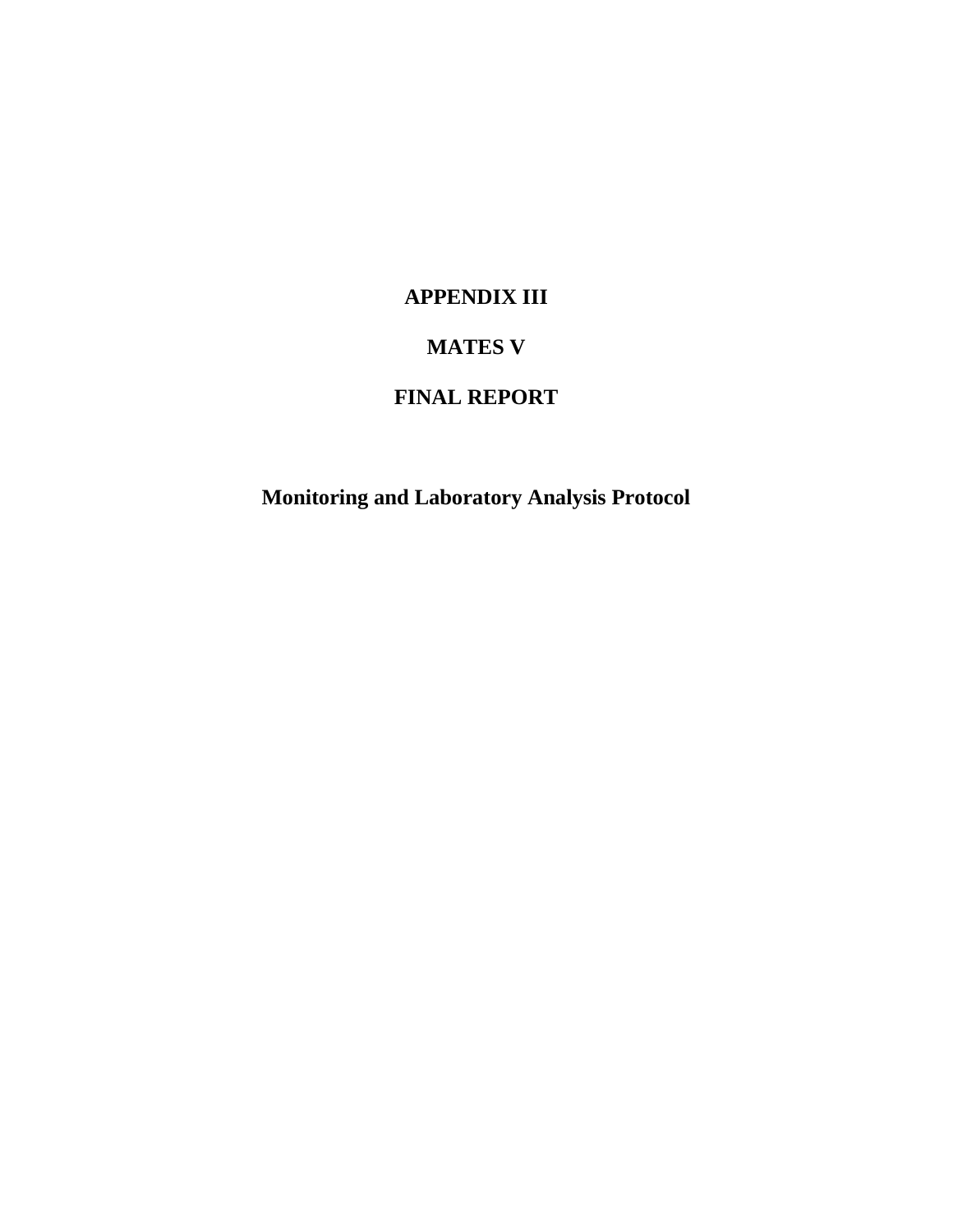#### **DISCLAIMER**

Any or all reference made in this Appendix to a specific product or brand name does not constitute an endorsement of that product or brand by the South Coast Air Quality Management District.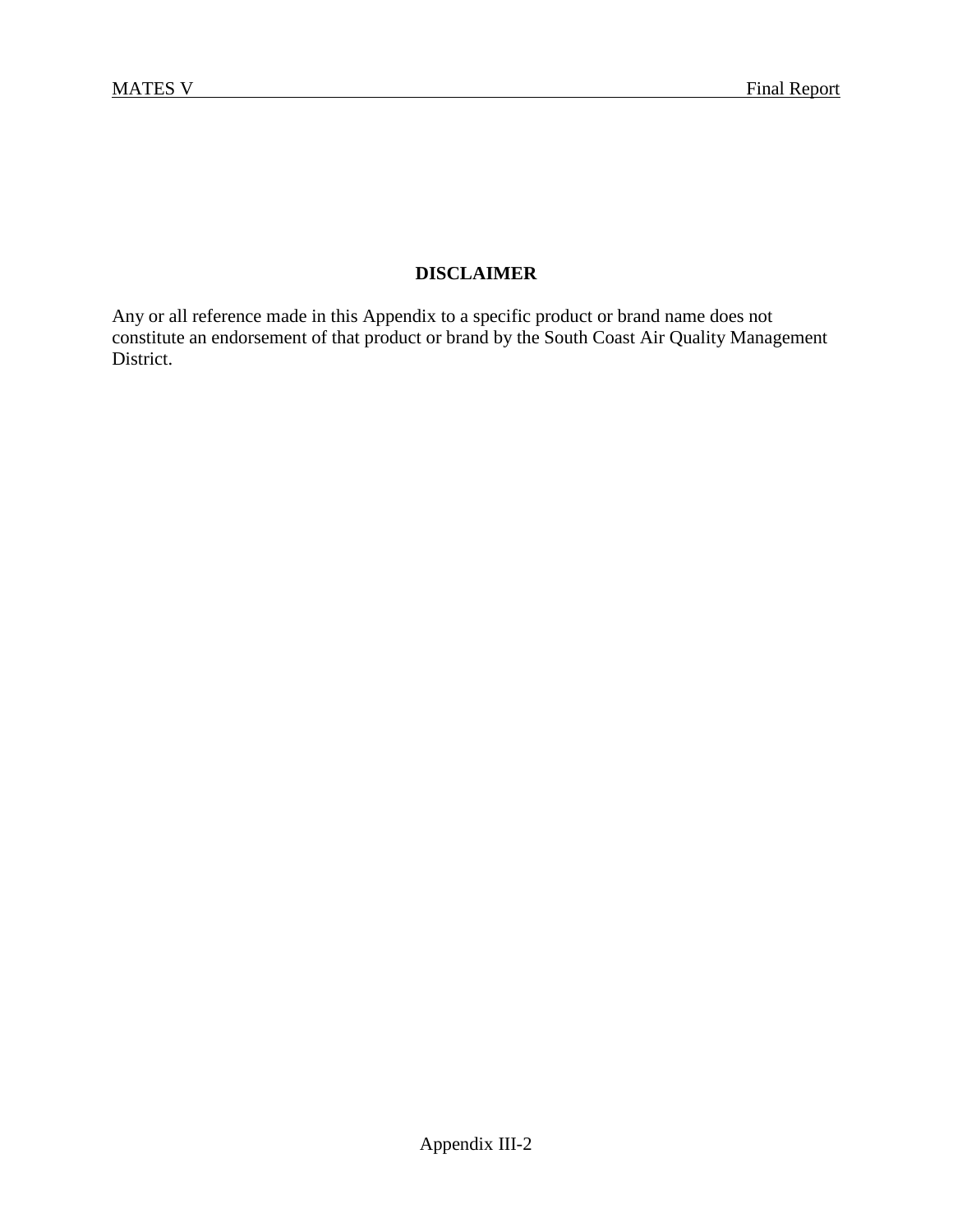#### **Appendix III**

#### **Monitoring and Laboratory Analysis Protocol**

#### **III.1. INTRODUCTION**

#### **III.1.1 Background**

In 1986, the South Coast Air Quality Management District (South Coast AQMD) performed a study of ambient air toxics impacts in the South Coast Air Basin. Although this study involved only limited measurements, it was an important beginning of the Multiple Air Toxics Exposure Study (MATES). In 1998, the South Coast AQMD conducted a follow up to that initial study, but included an intensive ambient air toxics monitoring program, which became MATES II. The objective of MATES II was to establish a baseline of existing air toxics ambient emissions, exposure and risk level data and an assessment of model accuracy. Sampling for MATES II was performed over a one-year period at ten sites throughout the South Coast Air Basin (Basin). The MATES II Final Report was approved by the South Coast AQMD Board in March 2000.

As a follow up study to MATES II, MATES III was conducted from April 2004 through March 2006. The initial scope of the study was for one year, however, sampling continued for a second year due to concerns of the impact of heavy rains on data collected during the first year. The MATES III Final Report was published in September 2008.

From July 2012 through July 2013, MATES IV monitoring was performed to build upon prior ambient toxics data sets, to evaluate spatial and temporal trends and better understand current risk associated with air toxics in the Basin. Black carbon (BC) and ultrafine particle (UFP) measurements were included in this study. The MATES IV report was released in May 20[1](#page-2-0)5<sup>1</sup>.

For MATES V, sampling was conducted for a year from May 2018 through April 2019. In addition to continued monitoring efforts for air toxics measured in previous MATES, this study incorporated measurements for biomass burning indicators (sugars) and bromomethane (methyl bromide).

<span id="page-2-0"></span><sup>&</sup>lt;sup>1</sup> South Coast Air Quality Management District (2015). *MATES IV.* [https://www.aqmd.gov/home/air-quality/air](https://www.aqmd.gov/home/air-quality/air-quality-studies/health-studies/mates-iv)[quality-studies/health-studies/mates-iv](https://www.aqmd.gov/home/air-quality/air-quality-studies/health-studies/mates-iv)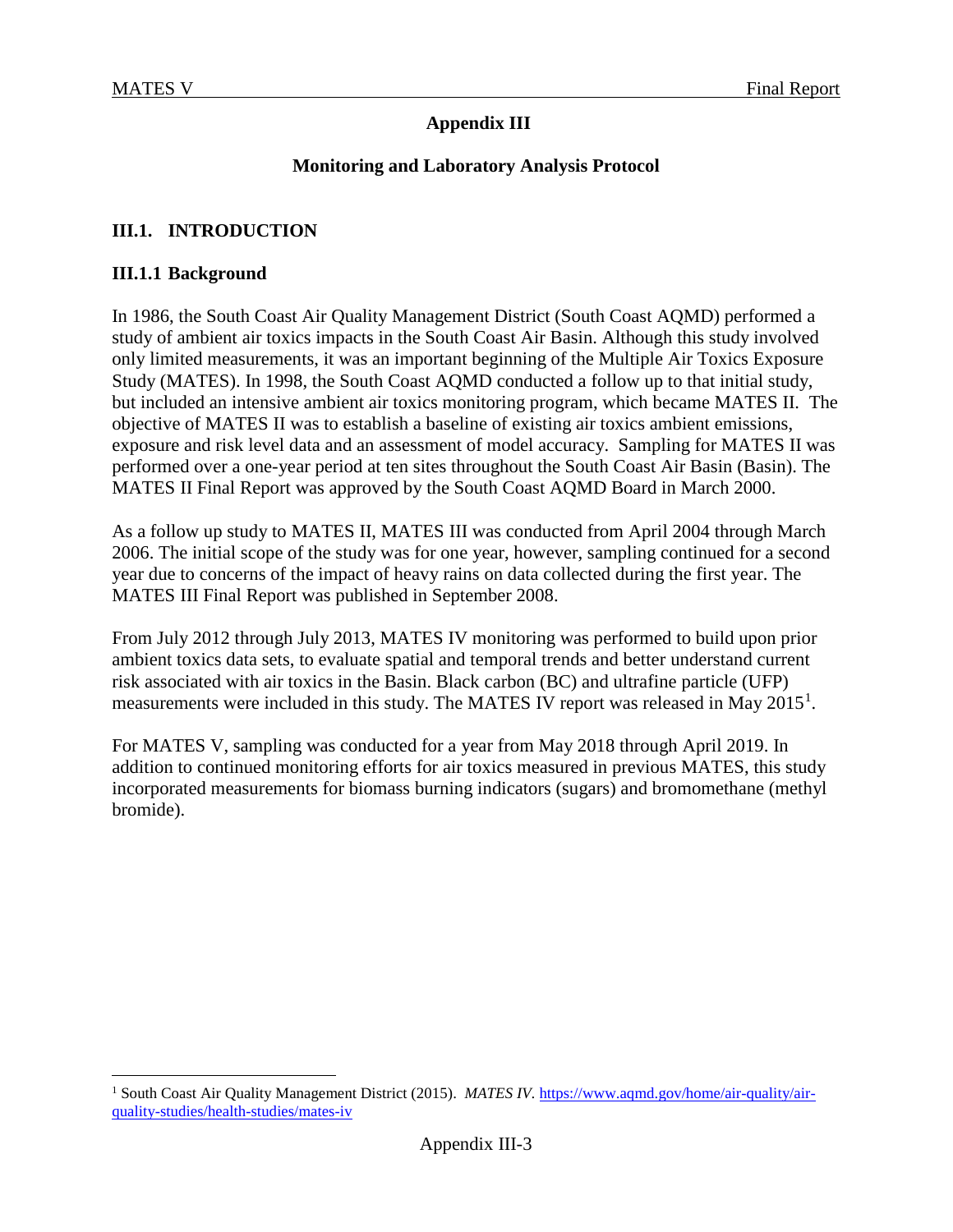### **III.2. MONITORING EQUIPMENT**

#### **III.2.1 Introduction**

For the purposes of this appendix, the descriptions and operational and maintenance procedures of the following equipment are stated.

#### **Table III-2-1. MATES V Samplers**

| <b>Sampler Type</b>                     | <b>Vendor and Model Number</b>  |
|-----------------------------------------|---------------------------------|
| Volatile Organic Compounds (VOCs)       | Xontech $910A/912$              |
| Carbonyls                               | <b>ATEC 8000</b>                |
| Metals, Hexavalent Chromium $(Cr^{+6})$ | Xontech 924                     |
| $PM2.5$ Speciation                      | Met One Instruments SASS        |
| <b>Black Carbon (BC)</b>                | Teledyne API 602 (Aethalometer) |
| <b>Ultrafine Particles (UFPs)</b>       | Teledyne TSI 651 (CPC)          |
| Polycyclic Aromatic Hydrocarbons (PAHs) | TISCH Polyurethane Foam (PUF+)  |

The siting, acceptance testing, and calibration functions for each type of equipment identified above are defined below.

#### **III.2.2 Equipment Characteristics**

#### **III.2.2.1 Siting**

- **A)** Monitoring site selection criteria was the same for all fixed sites. Site uniformity was achieved to the greatest degree possible. Descriptions were prepared for all sampling sites and can be found in the South Coast AQMD Annual Network Plan**[2](#page-3-0)**. The description includes, at a minimum, the type of ground surface, the direction, distance, and approximate height to any airflow obstruction, and the direction and distance to any local pollutant sources.
- **B)** The sampler platform was located in an area with unobstructed airflow, especially in the direction of any known sources of the sampled compounds. This is critical since turbulence and eddies from obstructions will cause non-representative results. The distance between an obstruction and the sampler is not to be closer than two times the height of the obstruction.

<span id="page-3-0"></span> <sup>2</sup> South Coast Air Quality Management District (Current). *Monitoring Network Plan*. <http://www.aqmd.gov/home/air-quality/clean-air-plans/monitoring-network-plan>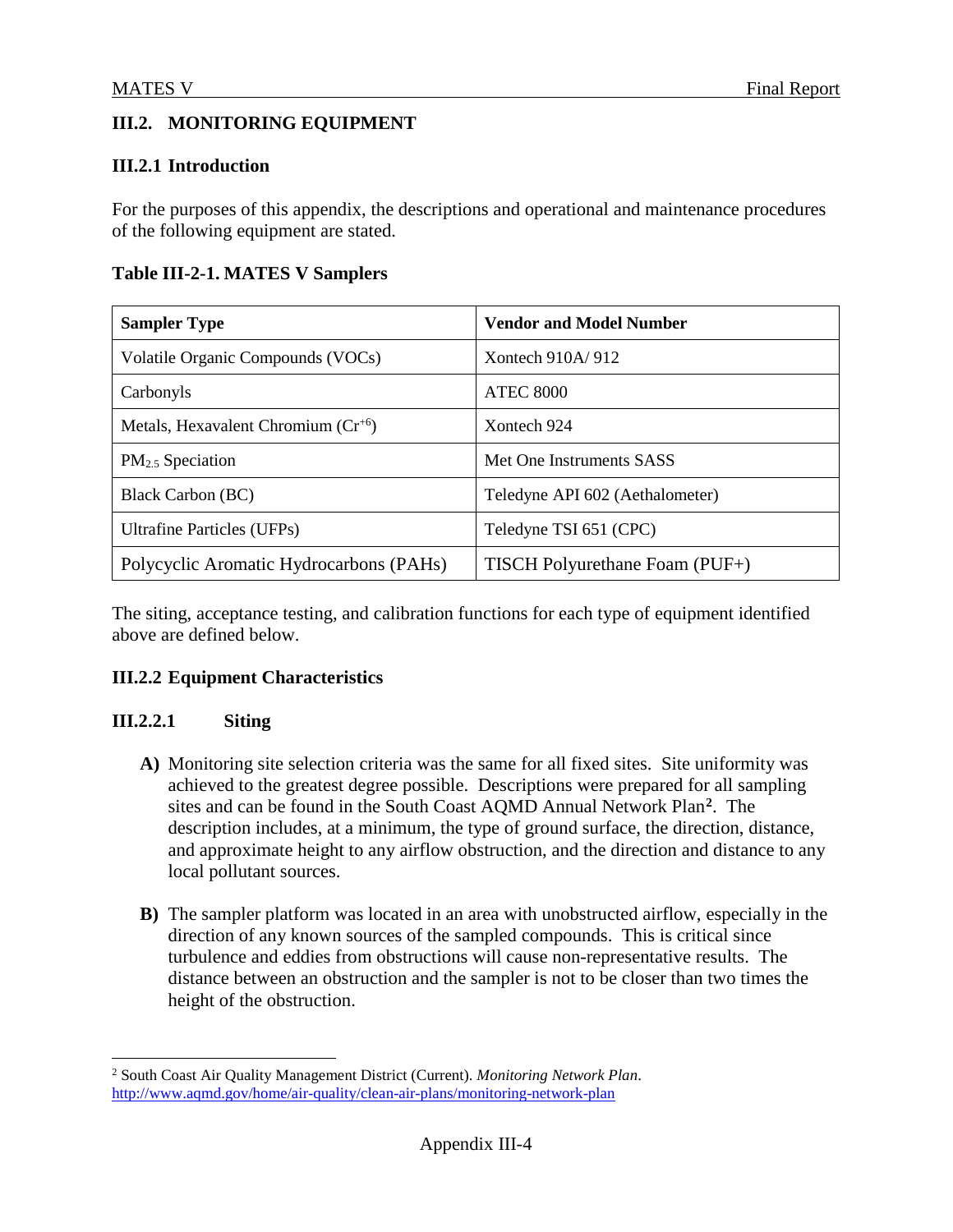- **C)** Locations significantly influenced by nearby pollutant sources, activities potentially impacting air quality, or where reactive surfaces may cause chemical changes in the air sampled were avoided. Micro-meteorological influences caused by nearby hills, bodies of water, valley drainage flow patterns, etc. were considered when selecting a monitoring site.
- **D)** The recommended intake probe height for criteria pollutants is 3 to 15 meters above ground level as near breathing height as possible with the additional criteria that a site is not placed where a building is an obstruction or where equipment is easily vandalized.
- **E)** The probe extends at least two meters away from the supporting structure. If the probe is located on a building, it is mounted on the prevailing windward side of the building.

#### **III.2.2.2 Acceptance Testing**

Acceptance testing was performed on all instrumentation and sampling equipment approximately one month after receipt. After acceptance testing was completed and instruments were found to meet acceptance criteria, they were deployed in the field and ambient sampling commenced. Acceptance testing was conducted according to the following steps:

- **A)** All instruments were carefully unpacked from their shipping containers and checked for completeness, broken parts, and correct subunits.
- **B)** The units were assembled according to manufacturer guidelines and prepared for start-up.
- **C)** The flowrate/flow meter portion of the pneumatic system, if any, was checked using the most appropriate calibration-transfer standard to verify the operating flow/flowrate.
- **D)** Timer accuracy was evaluated by comparing it to an elapsed-timer standard. All timers must hold their accuracy to  $\pm$ 5 minutes over a 24-hour period.
- **E)** Any deficiency was corrected and addressed following the manufacturer's recommendations and procedures as stated in operations manuals.

#### **III.2.2.3 Calibration**

At each sampling site, final dynamic calibrations were performed on each analyzer and sampler prior to the start of the program. At the end of the sampling period, an "As Is" calibration was performed on each analyzer to ascertain the amount of analyzer drift.

#### **III.2.2.4 Sample Pickup**

The sampling media were prepared in the South Coast AQMD laboratory and retrieved by Air Quality Instrument Specialists (operators). Filters and carbonyl cartridges were transported at  $\leq$ 4 $\degree$ C in coolers with blue ice and the canisters were capped during transportation. Once the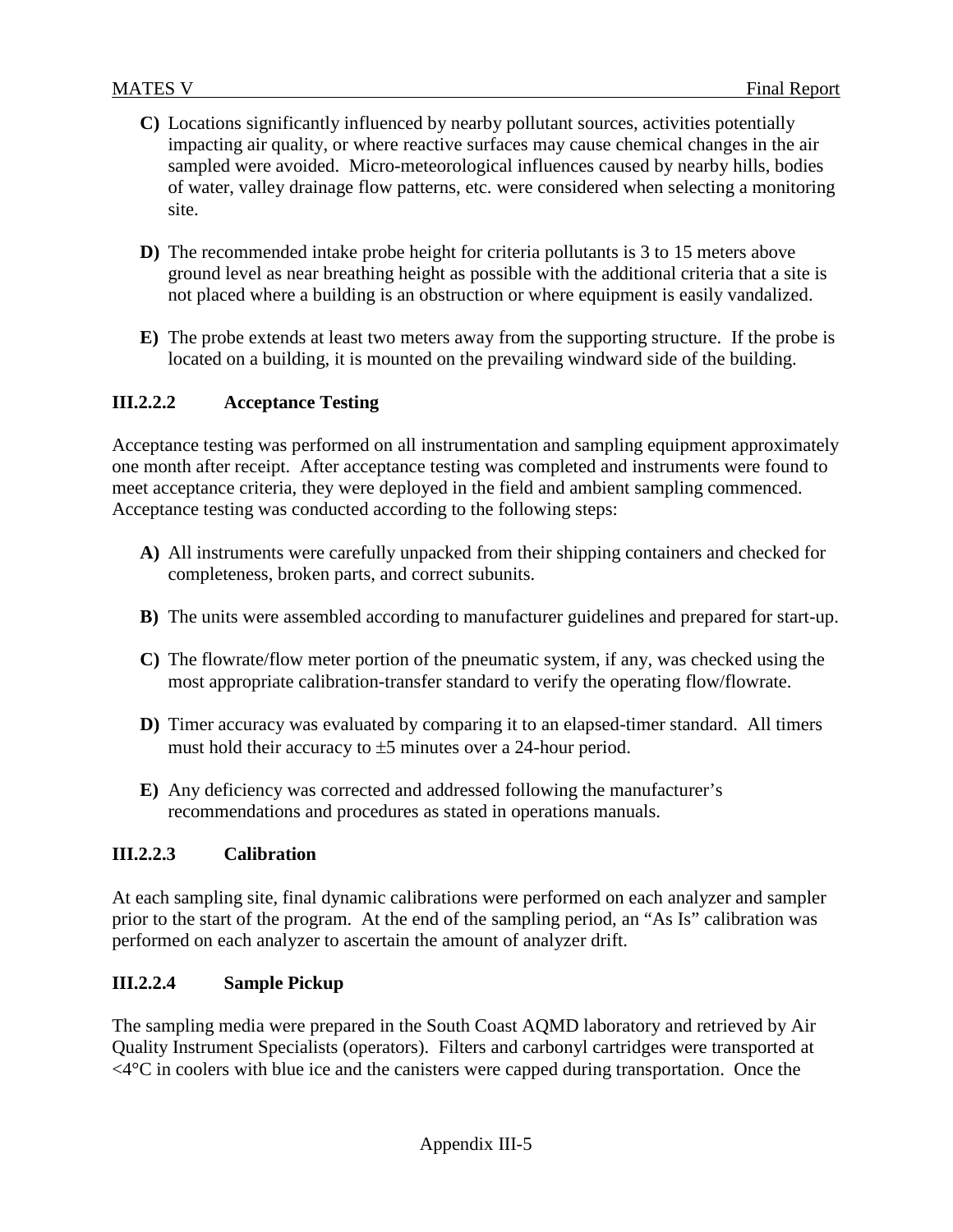filters and carbonyl cartridges were used to collect samples, they were refrigerated at <4 °C until returned to the South Coast AQMD Laboratory.

#### **III.2.2.5 Troubleshooting**

The routine maintenance and quality control checks were based on U.S. EPA *Quality Assurance Project Plan for the Air Toxics Monitoring Network*<sup>[3](#page-5-0)</sup> and U.S. Environmental Protection Agency (EPA) *National Air Toxics Trends Stations Technical Assistance Document* (NATTS TAD)<sup>[4](#page-5-1)</sup>. For the instruments that were not included in the NATTS program, a maintenance guide based on the equipment manufacturers suggested operating procedures was the basis for maintenance activity including frequency and quality control checks for each instrument. If an instrument drifted out of the criteria, or if there was a component failure, the operator immediately contacted the South Coast AQMD STA/AM Support and Repair Section to schedule a repair.

#### **III.2.2.6 Repair**

The potential failure of instrument and equipment components such as pumps and flow controllers were addressed by South Coast AQMD maintaining an inventory of staff replaceable spare parts.

### **III.2.3 SAMPLING EQUIPMENT**

**III.2.3.1 Xontech 910A and 912**

#### **III.2.3.1.1 Xontech 910A - Description**

The Xontech 910A air sampler is designed to take air samples at a constant flow rate for a known sampling period. It is durable, serviceable and accurate within NATTS program criteria, making it useful for sampling a wide variety of gases.

Specifically, the 910A sampler takes air from the sample inlet and injects it into a canister at a constant flow rate for the preset duration. Excess air is exhausted through a bypass exhaust. The constant flow rate and elapsed time allow the operator to calculate the integrated air sample volume. Airflow to the canister is uniformly maintained by a mass flow controller that fills each canister with a representative sample volume and sufficient pressure for analysis. The Xontech 910A is operated according to the guidelines documented in the South Coast AQMD SOP00080 *Standard Operating Procedure for Xontech 910 Canister Sampler/912 Multi-Channel Controller*.

<span id="page-5-0"></span> <sup>3</sup> U.S. EPA. (2001). *Quality Assurance Project Plan for the Air Toxics Monitoring Network.* <https://nepis.epa.gov/Exe/ZyPDF.cgi?Dockey=200120XJ.PDF>

<span id="page-5-1"></span><sup>4</sup> U.S. EPA (2016). *Technical Assistant Document For The National Air Toxics Trends Stations Program.* www3.epa.gov/ttn/amtic/files/ambient/airtox/NATTS%20TAD%20Revision%203\_FINAL%20October%202016.pd f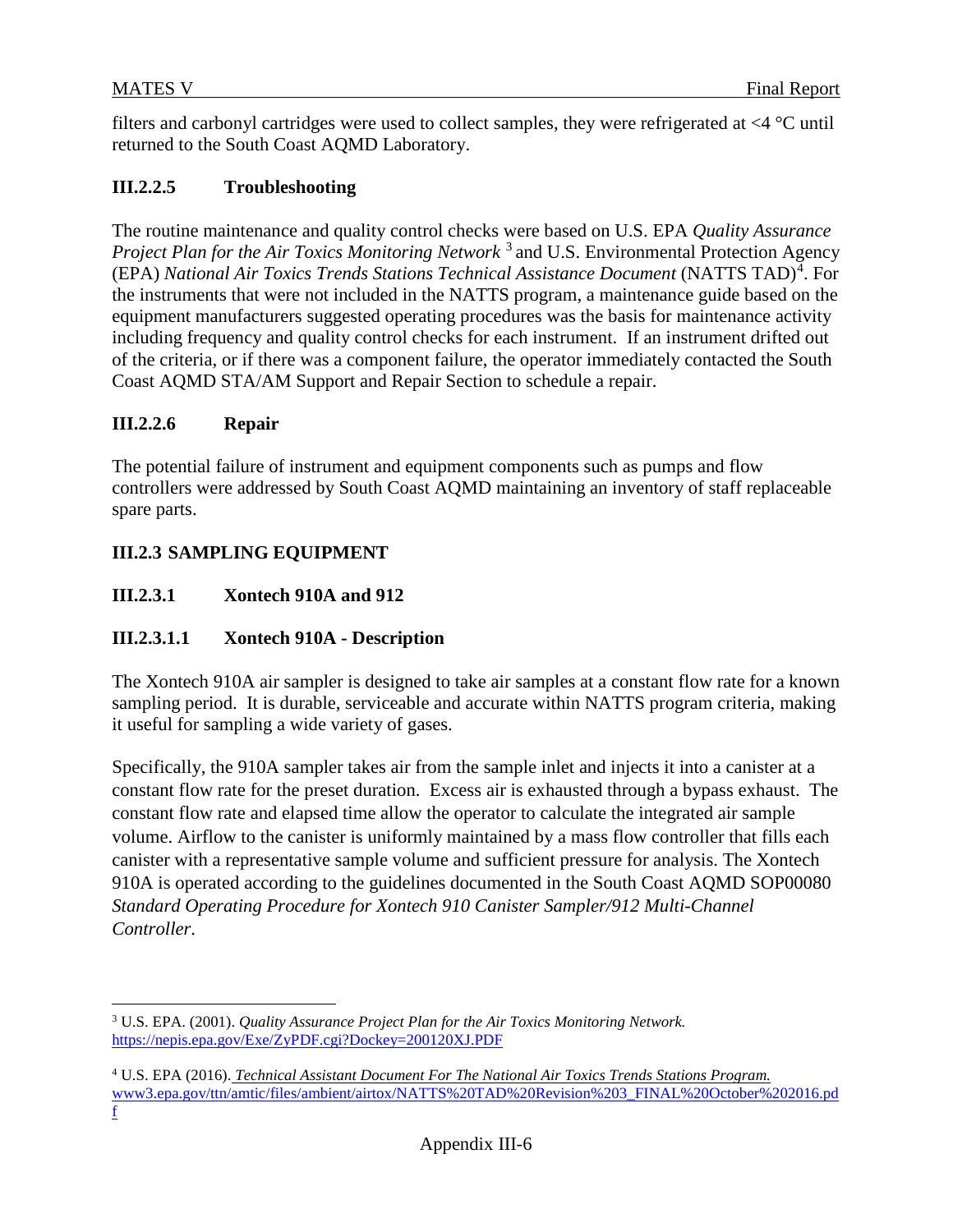### **III.2.3.1.2 Xontech 912 - Description**

The Xontech 912 adapter may be added to the Xontech 910A to enhance sampling capability over a reduced duration. It cannot operate independent of the 910A. It is designed to route gas samples to a maximum of 16 canisters. An internal time base can be used to step a rotary valve from canister to canister at a user-selected rate. The 912 also accepts timing signals from the model 910A. The Xontech 912 adapter was operated according to the procedures in the South Coast AQMD SOP00080, *Xontech 910 Canister Sampler/912 Multi-Channel Controller.*

### **III.2.3.1.3 Cleanliness Check**

To ensure data quality objectives are met, sampling units are checked for contamination and bias following the South Coast AQMD Standard Operating Procedure for *Time-Integrated And Instantaneous Canister Sampling*, SOP 00199. To perform a system bias check, zero air was passed through the sample manifold to fill one, 3-hour canister. Additionally, the 24-hour sampler was tested by increasing its sample flow to fill a canister in approximately 6 hours. A field blank canister was filled at the site by flowing zero air into an evacuated cylinder. A difference of less than 1 part per billion (ppb) per compound between the field blank and the bias test samples is the acceptance criteria for this test and indicates that the system is not contaminated (non-biasing). A value greater than 1 ppb per compound required investigation and corrective action. A system bias check was repeated until all biases were demonstrated to be eliminated. The District's Ambient Monitoring Support Group performed system repairs. This group assembled, leak checked, disassembled, and cleaned the sample manifold, and the Auditing Group calibrated the mass flow controller (MFC) for flow.

### **III.2.3.1.4 Canister Sample Pickup**

Field operators retrieved verified clean silica lined stainless steel canisters from the South Coast AQMD Laboratory. Evacuated canisters were transported by vehicle to the respective air monitoring stations. Each canister had an informational tag attached (Appendix III-E). This tag contains the following information: sample site, operator initials, and sample date. The air monitoring station operator recorded sampling information on this tag once the canister was set up for sampling. Once the canister was filled and disconnected from the 910A or 912 sampler, and prior to returning the sampled canister to the Laboratory, the canister number, start vacuum, end pressure (psig), and elapsed time was recorded on the MATES V sample log (Appendix III-D). The times on the QC chart was also checked and adjusted. This value was required to be within  $+10$  minutes of actual Local Standard Time.

#### **III.2.3.2 ATEC 8000**

### **III.2.3.2.1 Description**

The ATEC Model 8000 sampler is designed for the unattended collection of ambient air samples used in the determination of carbonyl compounds (aldehydes and ketones) in ambient air using acidified DNPH cartridges, according to EPA Compendium Method TO-11A. The ATEC 8000 has eight ports; each port can be programmed to collect samples over a specific time period.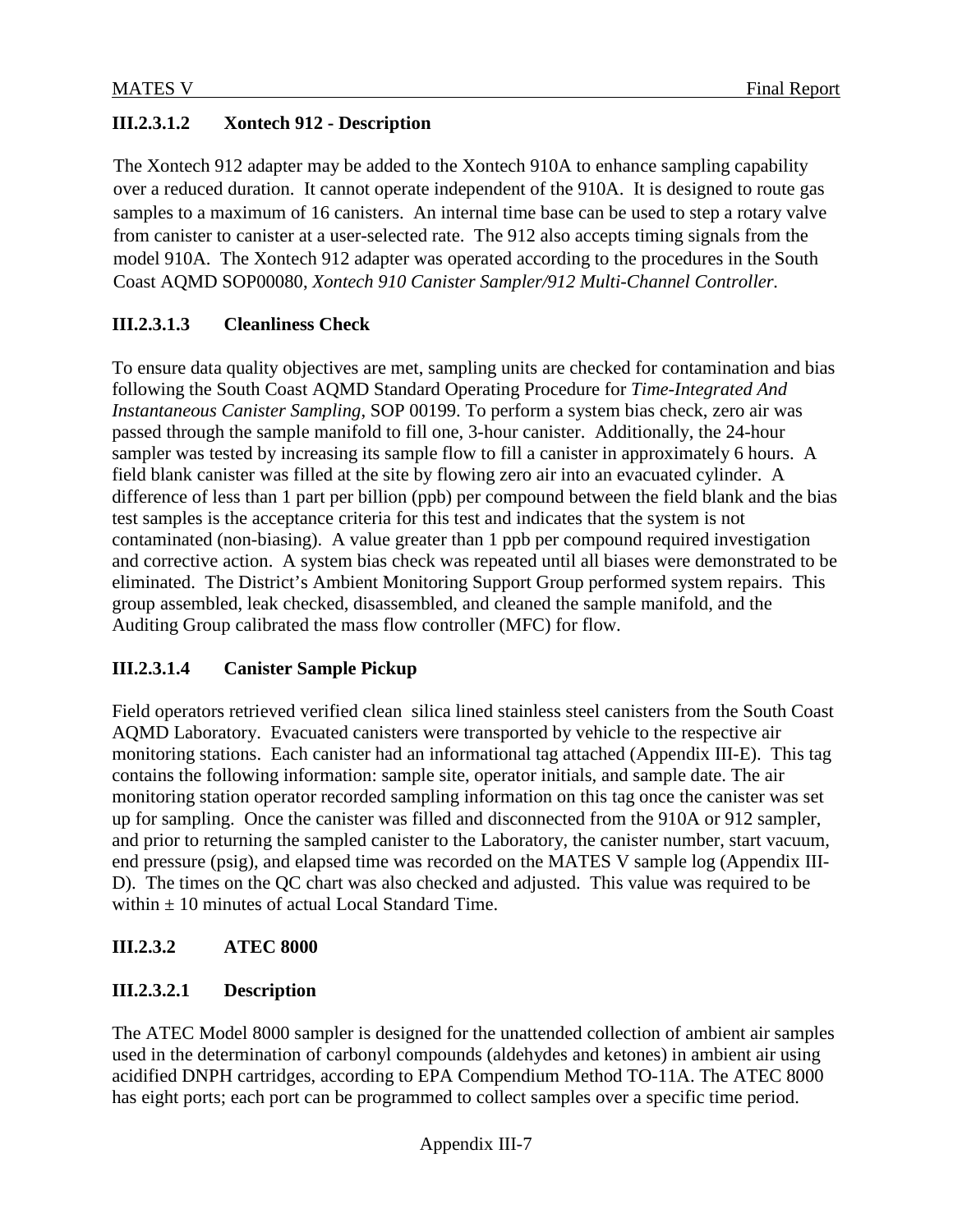Flow rates are regulated using mass flow controllers (MFC). Optional channels can be configured for collocated sampling. A touch screen display provides information on the samples, including sampling date, start time, stop time, average flowrate, minimum flowrate, maximum flowrate, total volume sampled, sampling time duration, and error status.

#### **III.2.3.2.2 Operation**

To setup for sampling, the operator attaches the DNPH cartridges to the ATEC sampler and programs the instrument for collection of samples by selecting the channels/ports used and entering sampling parameters (flow rate, start time, stop time) and identification labels. Leak checks are performed prior to sampling to verify cartridge connections are leak free prior to sampling. Detailed operational procedures are available in the South Coast AQMD SOP 00119, *ATEC Model 8000 Automated Sampler.*

#### **III.2.3.3 Xontech 924**

#### **III.2.3.3.1 Description**

The Model 924 Toxic Air Samplers are designed to collect ambient air particulate samples on a variety of filter materials and sorbent media in unattended field use. Samples collected using this sampler were brought to the South Coast AQMD headquarters for Laboratory analysis. The sampler controls the sampling time and flowrate through each sampling head using a microprocessor and mass flow controller (MFC). Sampler design is modular to facilitate installation of individual sampling channels. Each sampler accommodates eight sampling channels for two types of sample collection media: one that accepts 37- or 47-millimeter filters and another that accepts sorbent tubes.

The sampler consists of three modules, each contained in a separate enclosure. The heart of the system is the control module. This module contains the microprocessor, controller, mass-flow controllers, and front panel, displays, printer, and keypad. The difference between the Model 920 and 924 is that the electronics have been upgraded in the 924 to reflect the increase in microprocessor functionality presently available that was not available in the circa 1995 Model 920. The sampling module is equipped with isolation valves that protect the sampling media from passive sampling before or after sampling or sample loss after sampling. The sampling inlet height is 1.2 meters above ground level. The third element of the sampler is the pump module. It contains the vacuum pump that provides capacity for simultaneous operation of three, 30 liters per minute (lpm) and 200 cubic centimeters per minute (ccm) sampling channels.

#### **III.2.3.3.2 Operation**

To use the sampler, the operator inserts the sample filter cassette or sorbent tube into the sampling head and keys in the filter or sorbent head number. Start and stop times, and flow rates are pre-programmed or can be manually input. Following the sampling period, a report is automatically printed which is removed from the printer and submitted to the Laboratory with the filter for analysis.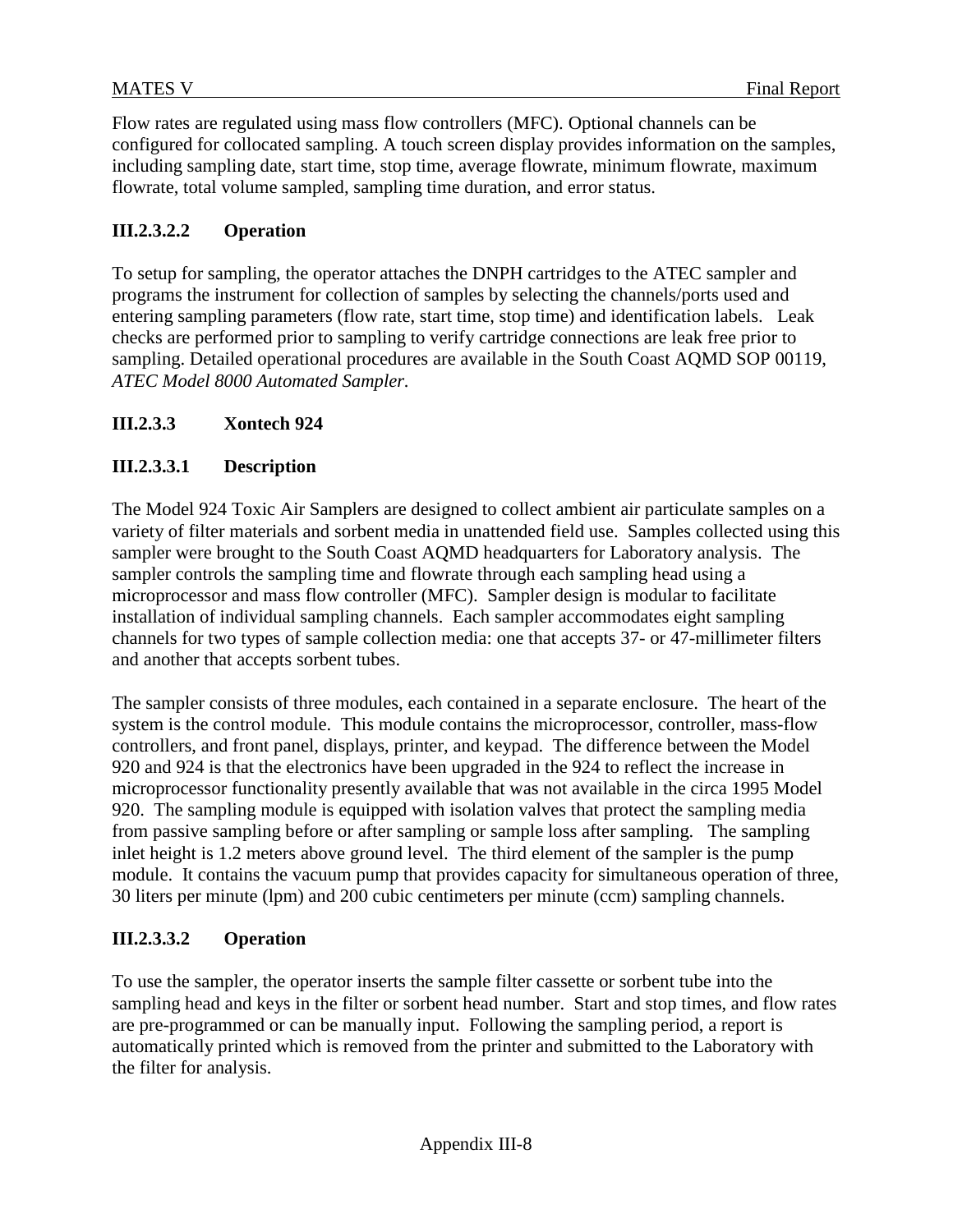Operational specifications are discussed in South Coast AQMD SOP 00094, *RM Environmental Systems Inc. (RMESI) 924 Toxics Sampler*.

#### **III.2.3.4 MET One SASS**

#### **III.2.3.4.1 Description**

The MET One Speciation Air Sampling System (SASS) accommodates up to five sampling canisters which can hold multiple 47-millimeter filters to capture PM2.5 particles. The PM2.5 separation is produced by a sharp cut cyclone (SCC) that removes both solid and liquid coarse particles. Particle penetration through the SCC mimics the PM2.5 cutoff curve of the WINS impactor as defined by the U.S. Environmental Protection Agency. All routine maintenance can be done in the field. Filter containers are transported to the Laboratory for inspection, cleaning and unloading/loading of sampling substrates. Every element of the sampler contacted by the sampled air stream ahead of the filter, including the inlet can be cleaned with each sample change. The SASS was designed with individual sharp cut cyclone inlets. Particles larger than 2.5 micron aerodynamic diameter are removed by the cyclonic inlet mounted with each filter container. The filter containers are equipped with a diffusion denuder ahead of the filter to remove selected gaseous compounds. Additional sampler description and operation is available in the South Coast AQMD Standard Operating Procedure, SOP00086 for the *Collection of PM2.5 Air Samples with the Met One Instruments Speciation Air Sampling Systems (SASS) SOP00086*.

#### **III.2.3.4.2 Module and Media Description**

The integrated SASS canister contains the following components: a sharp cut cyclone, a denuder to remove nitric acid or ammonia gases, a 47 mm front filter for particle capture, a 47 mm tandem or backup filter as needed, and a cover to protect the components.

Several types of filter media are needed for assaying the different chemical constituents of ambient air particles. The chosen filter media are suitable for the type of analysis intended. For example, Teflon filters were used for gravimetric mass and trace metal determinations. Quartz fiber filters were used for elemental and organic carbon analysis as well as anions and cations analysis.

#### **III.2.3.5 Black Carbon Measurements Using an Aethalometer**

The term soot often refers to impure carbon particles resulting from the incomplete combustion of fossil fuels and various types of biomass burning. Soot is a key component of atmospheric aerosols because of its strong ability to absorb solar radiation, causing a warming effect on global and regional climate. Soot is also of interest because of its potential adverse health effects.

Various analytical methods have been developed to quantify the concentration of atmospheric soot. Depending on the measurement method used, the non-Organic Carbon fraction of soot is referred to as Black Carbon (BC) or Elemental Carbon (EC). While BC is an "optical term" that is used to denote strong light-absorbing carbon, EC is a "chemical term" that refers to thermal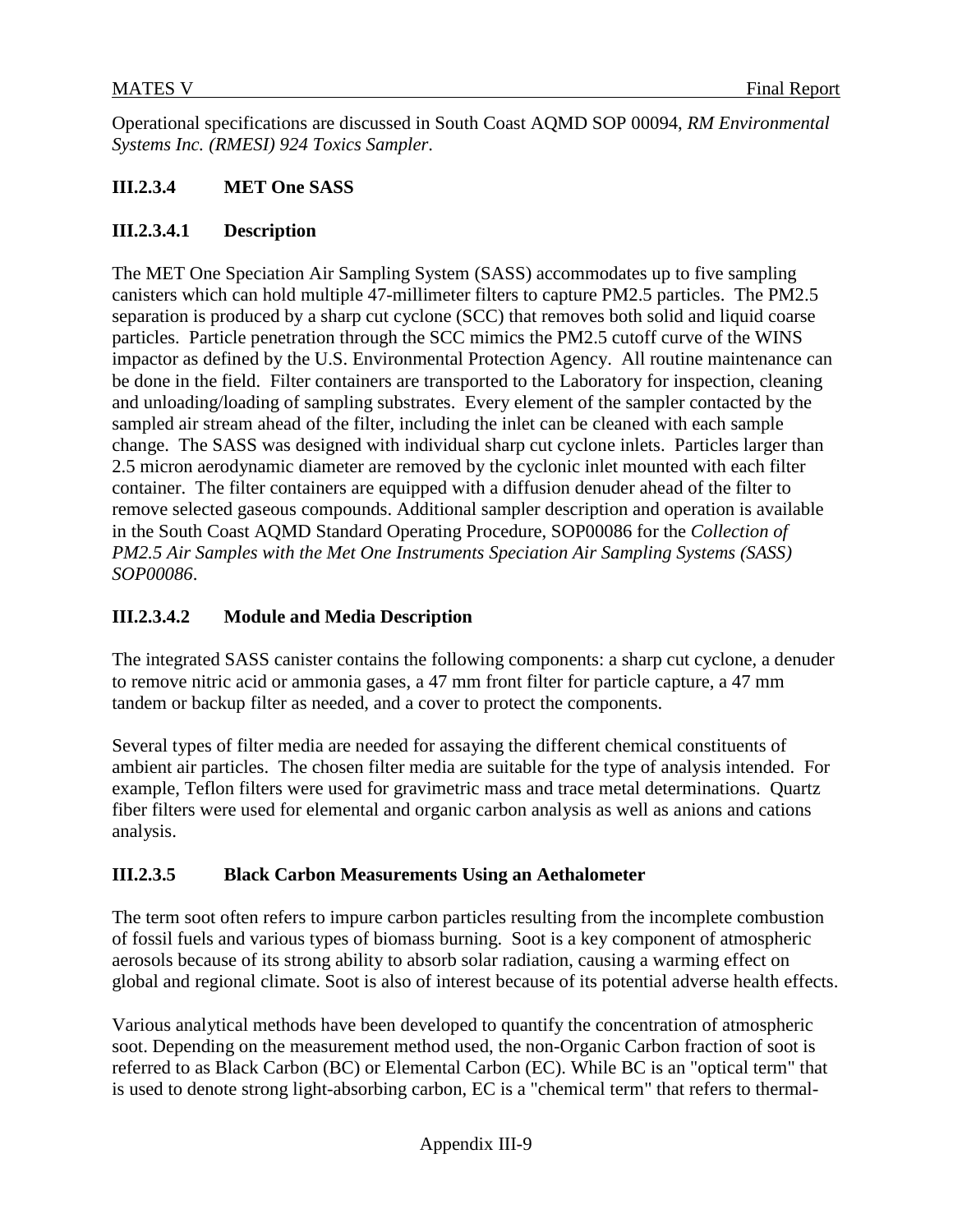refractory carbon with a graphite-like structure. Thus, BC and EC are two methodologically defined species that are typically measured using optical (summarized here and described in greater detail in Appendix VI) and thermal-optical methods (described in section III.2.3 of this Appendix), respectively.

The Aethalometer® (developed by Magee Scientific, Berkeley, CA) is an instrument that uses optical analysis to determine the mass concentration of BC particles collected from an air stream passing through a filter. Aethalometers are the most common instruments used to measure BC in real time. The operation of the Aethalometer is described in detail in the South Coast AQMD's *Standard Operating Procedure For the Operation, Maintenance, and Calibration of the Aethalometer* – *Teledyne "Dual Spot" Model 633 (Magee/Aerosol AE33),* SOP00142. During sampling, the gas stream (frequently ambient air) briefly passes through a [filter material](http://en.wikipedia.org/wiki/Filter_paper) which traps the suspended particulates, creating a deposit of increasing density. A light beam projected through the deposit is [attenuated](http://en.wikipedia.org/wiki/Attenuation) by those particles which are [absorbing](http://en.wikipedia.org/wiki/Light_absorption) ('black') rather than [scattering](http://en.wikipedia.org/wiki/Light_scattering) ('white'). Measurements are made at successive regular time intervals. The increase in attenuation from one measurement to the next is proportional to the increase in the density of optically absorbing material on the filter. This, in turn, is proportional to the concentration of the material in the sampled air stream. The sample is collected as a spot on a roll of [filter tape.](http://en.wikipedia.org/wiki/Particulate_matter_sampler) When the density of the deposit spot reaches a pre-set limit, the tape advances to a fresh spot and the measurements continue. Measurement of the sample gas flow rate and knowledge of the instrument's optical and mechanical characteristics permit a calculation of the average concentration of absorbing particles in the gas stream during the sampling period. Aethalometers may operate on time-base periods as rapid as 1 second, providing quasi-real-time data. One minute to one-hour averages are commonly used in most field applications. Comparison of aethalometer data with other physical and chemical analyses allows the output to be expressed as a concentration of BC. A more detailed description of the Magee Scientific Aethalometer along with monitoring results can be found in Appendix VI.

#### **III.2.3.6 Ultrafine Particle (UFP) Measurements**

Ultrafine Particles (UFPs) are typically defined as particles with an aerodynamic diameter less than 100 nm. UFPs are emitted from both natural and anthropogenic sources, although in most urban environments vehicular fossil fuel combustion constitutes the major contributing source. The terms UFPs and nanoparticles (NP; diameter  $< 0.05 \,\mu m$ ) are sometimes used interchangeably, and the definitions of each generally vary with the study or application. While fine particulate matter (PM2.5) dominates the mass distribution of atmospheric particles, UFPs account for about 90% of the total particle number. For this reason, their concentration is usually expressed in terms of total particle count (i.e.  $#$  per cubic centimeter of sampled air, or  $#/cm^3$ ), even though a small fraction of the particles being counted may be above 100 nm.

Condensation Particle Counters (CPCs) are instruments that provide the total number concentration of particles above a lower size limit (~3-20 nm, depending on make and model) in real-time. By mean of CPCs, UFPs are grown through condensation in a controlled supersaturation environment to larger sizes and then measured/counted using a photodetector. Although CPCs are the most widely used instruments in most applications, they do not provide any information on the original size of the particles counted.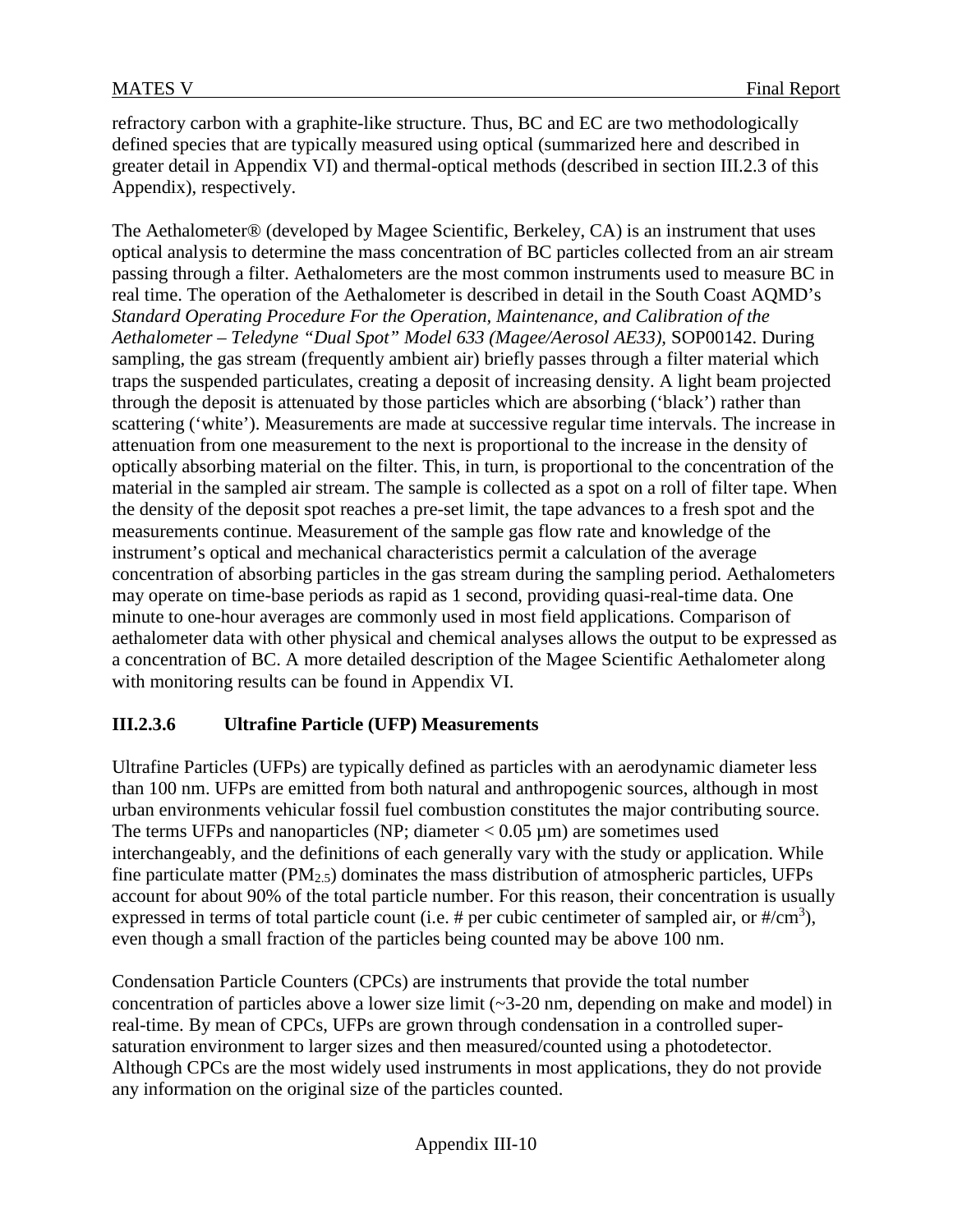The CPC used to measure the ambient number concentration of UFPs at the ten fixed MATES V sites is commercialized by Teledyne Advanced Pollution Instrumentation PI (Teledyne API, San Diego, CA). This particular model (651) was specifically designed for network operation and its performance was evaluated by South Coast AQMD Staff prior to the beginning of MATES IV. The Teledyne 651 CPC utilizes a patented laminar-flow, water-based condensation growth technique. Particles which are too small (nanometer scale) to scatter enough light to be detected by conventional optics are grown to a larger size by condensing water on them. An air sample is continuously drawn through the CPC inlet via an external pump and a portion of the flow is sent to the exhaust as bypass flow. The aerosol sample is pulled through a cool region saturated with water vapor and its temperature is equilibrated. The sample then passes to a growth section where wetted walls are heated to produce an elevated vapor pressure resulting in a thermodynamic "supersaturation" condition. The small cool particles in the flow stream act as nuclei for condensation and grow into micron sized droplets. The droplets are passed through a laser beam and create a large light pulse. Every particle pulse event is detected and counted. In this technique, particle concentration is measured by counting every particle in the air stream. The CPC model 651 is able to detect particles as small as 7 nm in diameter and is operated with an upper size cutoff of approximately 600 nm. The detection range is between 0 and 1,000,000 #/cm<sup>3</sup> . The instrument is operated according to South Coast AQMD's SOP00143, *Operation, Maintenance, and Calibration of Teledyne's Ultrafine Particle Monitor Model 651.*

### **III.2.3.7 Polycyclic Aromatic Hydrocarbons (PAH)**

Polycyclic Aromatic Hydrocarbons (PAHs) are collected using TISCH Environmental Polyurethane Foam (PUF+) samplers designed to hold a circular 4-inch diameter quartz fiber filter and a 2.5 inch diameter by 5 inch long cylindrical glass cartridge containing a 3 inch PUF sorbent trap and granular solid sorbent material. The South Coast AQMD Laboratory staff prepared sample collection canisters using sampling media supplied by ERG, deconstructed the samples post-sampling, and mailed samples back to ERG for analysis. The South Coast AQMD Instrument Technicians setup the PUF instrument for sample collection, retrieved the canisters after sampling, and returned PUF samples to the South Coast AQMD Laboratory for deconstruction. Chain of Custody was maintained beginning from receipt of sampling media from ERG until the samples were shipped to ERG for analysis. South Coast AQMD staff was responsible for calibrating, calculating and reporting of the total air volume of each sample. This included calibration of the sampling instrument flow rate. The TISCH sampler was operated and maintained according to SOP00114, Standard Operating Procedure for TISCH PUF+ POLY-URETHANE FOAM (PUF) SAMPLER. A short method description is given in Appendix III-K.

#### **III.3. LABORATORY PROCEDURES**

#### **III.3.1 Introduction**

In 2008 the National Air Toxics Trends Stations (NATTS) program was implemented in the South Coast Air Basin. Some of the existing sampling instruments for NATTS, additional U.S. EPA programs, and South Coast AQMD programs, were utilized in MATES V. Hence, many of the procedures and protocols for the MATES V program were based on the South Coast AQMD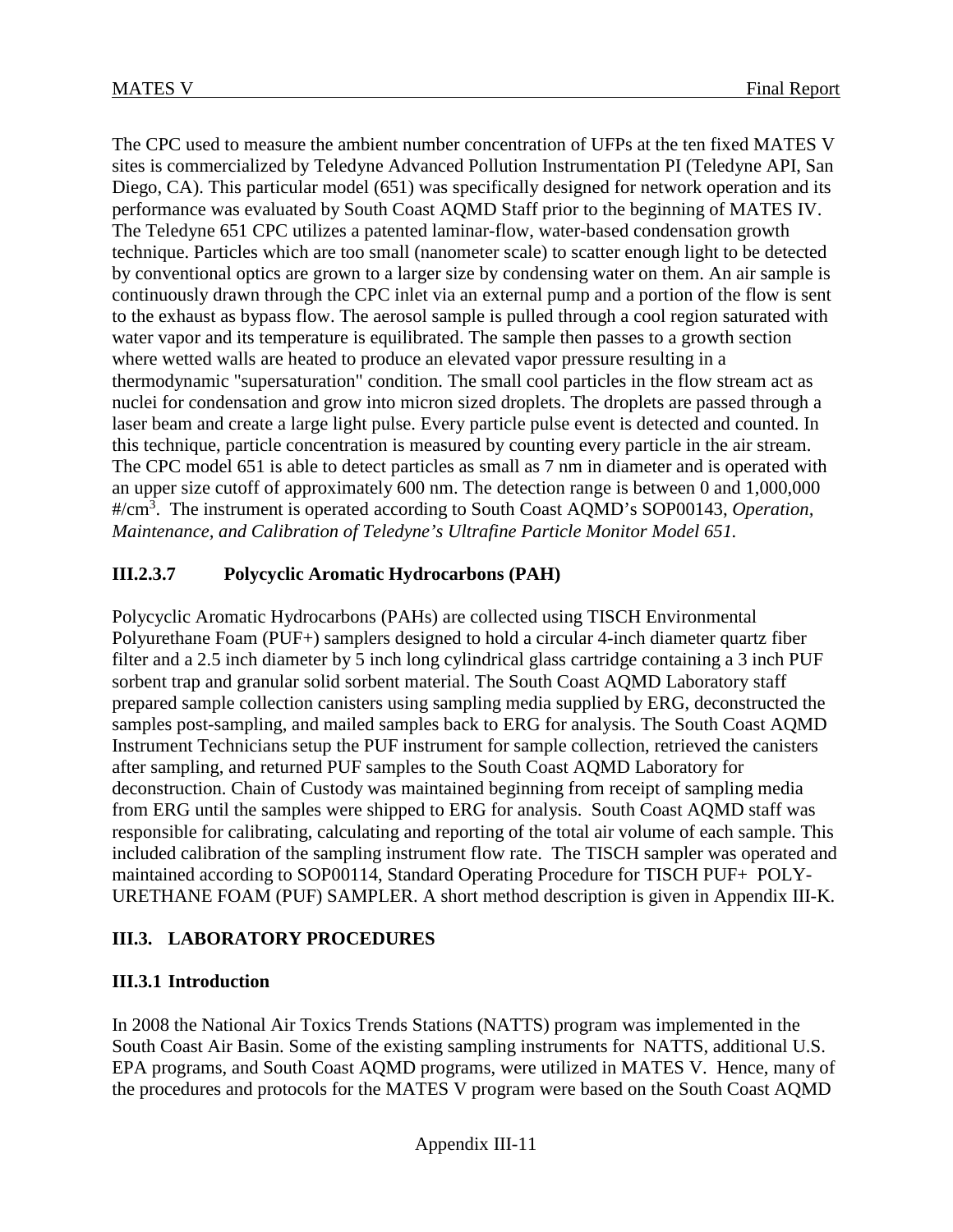*Quality Management Plan for Environmental Measurement Programs* (2016), the South Coast AQMD *Quality Assurance Project Plan (QAPP) for PM2.5 Speciation Program* (2013), and the EPA NATTS TAD<sup>[5](#page-11-0)</sup>. However, MATES V also utilizes several analytical methods not performed under the federal programs and the procedures included herein are based upon manufacturer's measurement and quality control procedures that are intended to ensure that the data quality is suitable for the intended purposes of MATES V.

The South Coast AQMD utilized Air Quality Instrument Specialists to collect, retrieve, and deliver samples to the Laboratory. The Laboratory sample custodians handled sample logging within the South Coast AQMD Laboratory. Procedures for proper sampling and initial chain-ofcustody are outlined in the South Coast AQMD standard operating procedures (SOPs).

### **III.3.2 SAMPLE HANDLING**

All sampling media were handled according to Laboratory standard practices for toxics analysis and particulate matter network programs, as applicable. Operators completed the sampling information and chain-of-custody forms<sup>[6](#page-11-1)</sup>, and delivered samples to the Laboratory for receipt by sample custodians. .

#### **III.3.2.1 Canister Cleaning**

The South Coast AQMD Laboratory has a canister cleaning oven system operated according to SOP00091 "*Canister Cleaning System (CCS) Ovens 3 & 4 Toxics."* These systems use humidified nitrogen to flush and clean canisters in a heated oven to less than 5 ppb total nonmethane organic carbon (TNMOC). The canisters are held at 80°C and are flushed a minimum of seven times over a  $2\frac{1}{2}$ -hour period. Canisters are removed from the canister cleaning oven and batch analyzed for residual hydrocarbons. Data collected in performance of SOP00091 demonstrates the cleaning procedures satisfy cleanliness requirements and long-term experience has proven that the canister-cleaning oven system is sufficient to provide clean canisters meeting federal PAMS and NATTS cleanliness requirements. Any hydrocarbons and TNMOC above the threshold concentrations in one or more canisters trigger investigation and corrective action. All canisters (8) in the batch are re-cleaned and tested again to assure they meet cleanliness requirements. The cleaning date and operator are noted on the canister tag and in an electronic database that serves as the primary chain-of-custody.

### **III.3.2.2 Field Canister Use**

Canisters are transported by Instrument Specialists to the site and are installed in accordance with the South Coast AQMD Standard Operating Procedure for *Xontech 910A Canister Sampler/912 Multi-Channel Controller* (SOP00080).

<span id="page-11-1"></span><span id="page-11-0"></span> <sup>5</sup> U.S. EPA. (2016). *National Air Toxics Trends Stations Technical Assistance Document. [https://www3.epa.gov/ttn/amtic/files/ambient/airtox/NATTS%20TAD%20Revision%203\\_FINAL%20October%2020](https://www3.epa.gov/ttn/amtic/files/ambient/airtox/NATTS%20TAD%20Revision%203_FINAL%20October%202016.pdf) [16.pdf](https://www3.epa.gov/ttn/amtic/files/ambient/airtox/NATTS%20TAD%20Revision%203_FINAL%20October%202016.pdf)*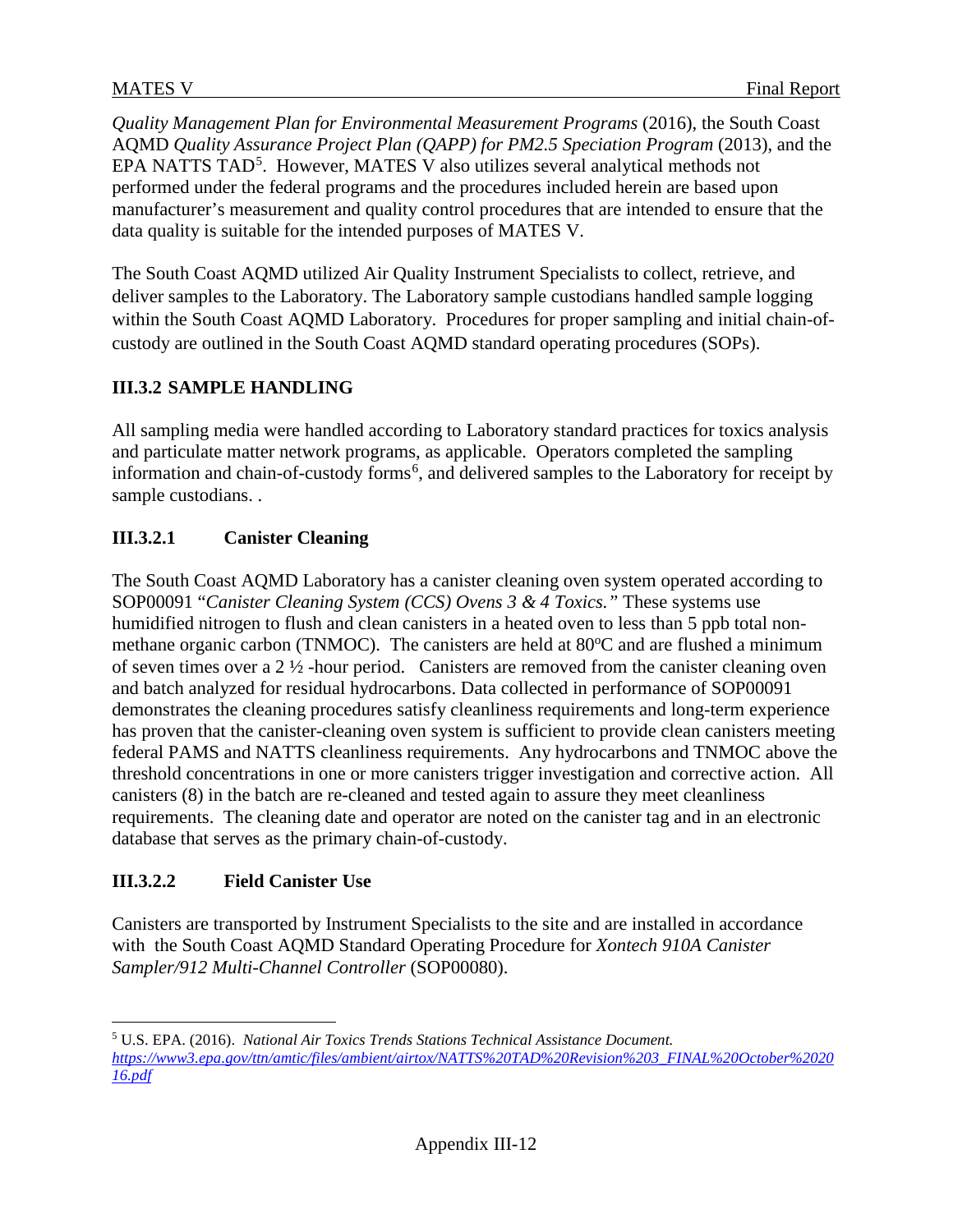Once sample collection was completed and the sample time, canister number, and start and stop vacuum were documented in the MATES V Sample Log (Appendix III-D) that accompanied the canister, samples were promptly returned to the Laboratory for receipt, log-in, and distribution to appropriate staff.

#### **III.3.2.3 Sample Distribution within the Laboratory**

The Laboratory sample custodians logged received samples and distributed them to the appropriate staff member following established Laboratory procedures.

#### **III.3.3 Analytic Methods – Appendix III-A Compounds**

Gaseous compounds listed in Appendix III-A were analyzed using gas chromatography with mass spectrometry (GC/MS) after cryo-focusing. This technique provides for instrument sensitivity sufficient for meeting MATES V measurement criteria. The method generally follows EPA Method TO-15; *Determination of Volatile Organic Compounds (VOCs) in Specially Prepared Canisters and Analyzed by Gas Chromatography/Mass Spectrometry (GC/MS).* Procedures specific to the South Coast AQMD Laboratory are found in South Coast AQMD SOP0008B. A short method description for sampling and analysis of VOCs by GC/MS can be found in Appendix III-J.

Carbonyl measurements were performed according to EPA Method TO-11, *Determination of Formaldehyde in Ambient Air Using Adsorbent Cartridge Followed by High Pressure Liquid Chromatography, with* NATTS sampling and analysis criteria delineated in the NATTS TAD (2016). The California Air Resources Board (CARB) toxic network design method was followed using the Xontech 924 with a carbonyl channel. A potassium-iodide-coated ozone denuder was also used in all carbonyl samplers. Waters*®* silica gel cartridge impregnated with dinitrophenyl hydrazine was used to sample for carbonyl compounds. A short method description for the carbonyl sampling and analysis can be found in SOP #00094 and in Appendix III-F.

TSP metals samples were collected on cellulose filters using Xontech 924 samplers and were analyzed by Inductively Coupled Plasma Mass Spectrometry (ICP-MS) following the procedure found in South Coast AQMD SOP00096 *Standard Operating Procedure for the Determination of Metals in Ambient Particulate Matter by Inductively Coupled Plasma Mass Spectrometry*.

For PM2.5 samples, a Teflon filter was used, and Energy Dispersive X-ray Fluorescence (ED-XRF) was used for metals analysis following the procedure found in South Coast AQMD SOP00004 *Standard Operating Procedure for the Analysis of PM2.5 Filter Samples by Energy Dispersive X-Ray Fluorescence Spectrometry.* A short method description for sampling and analysis of elements by XRF is attached to this document as Appendix III-G.

Hexavalent chromium in ambient air was measured by collecting total suspended particulate matter (TSP) on cellulose filters impregnated with sodium bicarbonate solution using a Xontech 924 Toxic Air Sampler. The samples were analyzed by a Thermo Scientific ICS-5000 ion chromatograph (IC) equipped with a UV-Vis detector following South Coast AQMD SOP00046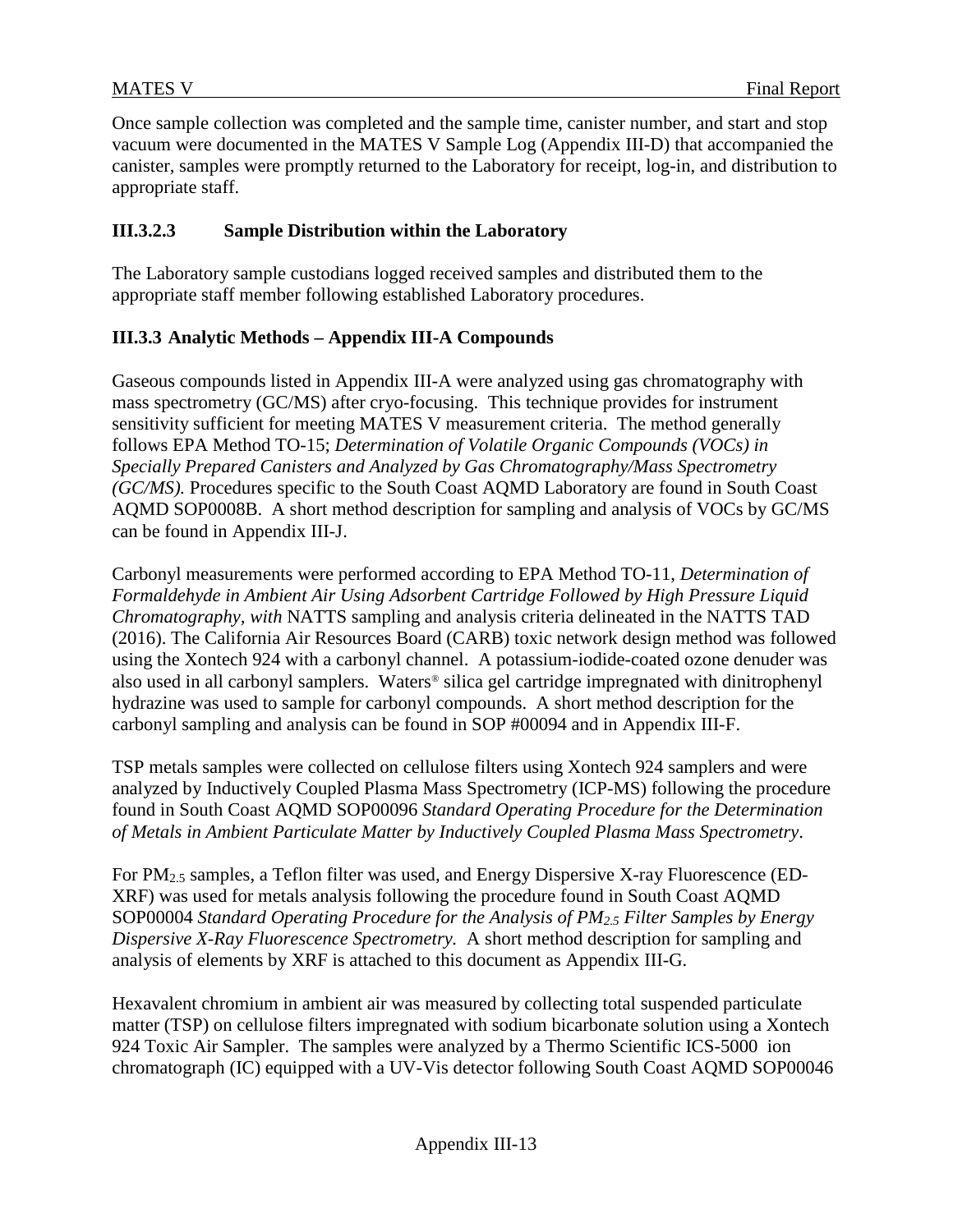*The Analysis of Hexavalent Chromium (Cr(VI)) in Ambient Air by Ion Chromatography*. The method description for hexavalent chromium sampling and analysis is found in Appendix III-L.

Particulate filter samples for PM<sub>2.5</sub> were analyzed for metals, ions, total mass, organic carbon (OC), elemental carbon (EC), and total carbon (TC). The procedure for mass and ion determinations follows the methodology used in support of South Coast AQMD (federally recognized) PM2.5 Network activity. Analysis for EC, OC and TC of PM2.5 filter samples was performed using the Interagency Monitoring of Protected Visual Environments A (IMPROVE A) method. The method evolves carbon from filters by heating and optically monitors carbon as it is evolved from the filter. After catalysts oxidize then reduce the carbon, it is measured by a flame ionization detector. A more detailed description of the IMPROVE A method can be found in Appendix III-I.

Particulate filter samples for PM<sub>2.5</sub> were analyzed for levoglucosan and other monosaccharide anhydrides. A portion of the quartz fiber filter sample was extracted in acetonitrile, derivatized with a silanizing reagent, and analyzed using a Gas Chromatograph/Mass Spectrometer. A detailed description of the method can be found in Appendix III-M.

The compounds listed in Appendix III-A were sampled on a one-day-in-six sampling schedule synchronized with the national  $PM<sub>2.5</sub>$  network schedule (BC and UFP measurements are real time). These samples were integrated 24-hour samples. South Coast AQMD personnel and contract employees conducted both the sampling and analysis with the exception of polycyclic aromatic hydrocarbons (PAHs), where the analysis was performed by Environmental Research Group, LLC (ERG).

#### **III.3.4 Sampling Schedule**

MATES V sampling was conducted on the same schedule as used by the air-monitoring network. The air monitoring network sampling schedule can be found on the U.S. EPA website at; [www.epa.gov/tnn/amtic](http://www.epa.gov/tnn/amtic) , and follows a six-day monitoring schedule for TSP lead, PM2.5 and VOCs. This sampling schedule has several benefits:

- 1) Data from MATES V can be correlated with ambient data taken on the same day.
- 2) Additional staff time to service and maintain MATES V sampling equipment and instrumentation was minimized.
- 3) Sample set-up, retrieval, and delivery time to the Laboratory was minimized.

#### **III.3.5 Quality Control/Quality Assurance**

Appendix V contains the objectives, procedures, documentation, and data review techniques that were used by the South Coast AQMD to quality assure that MATES V data that met or exceeded the acceptance criteria for its intended use.

#### **III.4. Data Processing and Reporting**

#### **III.4.1 Introduction**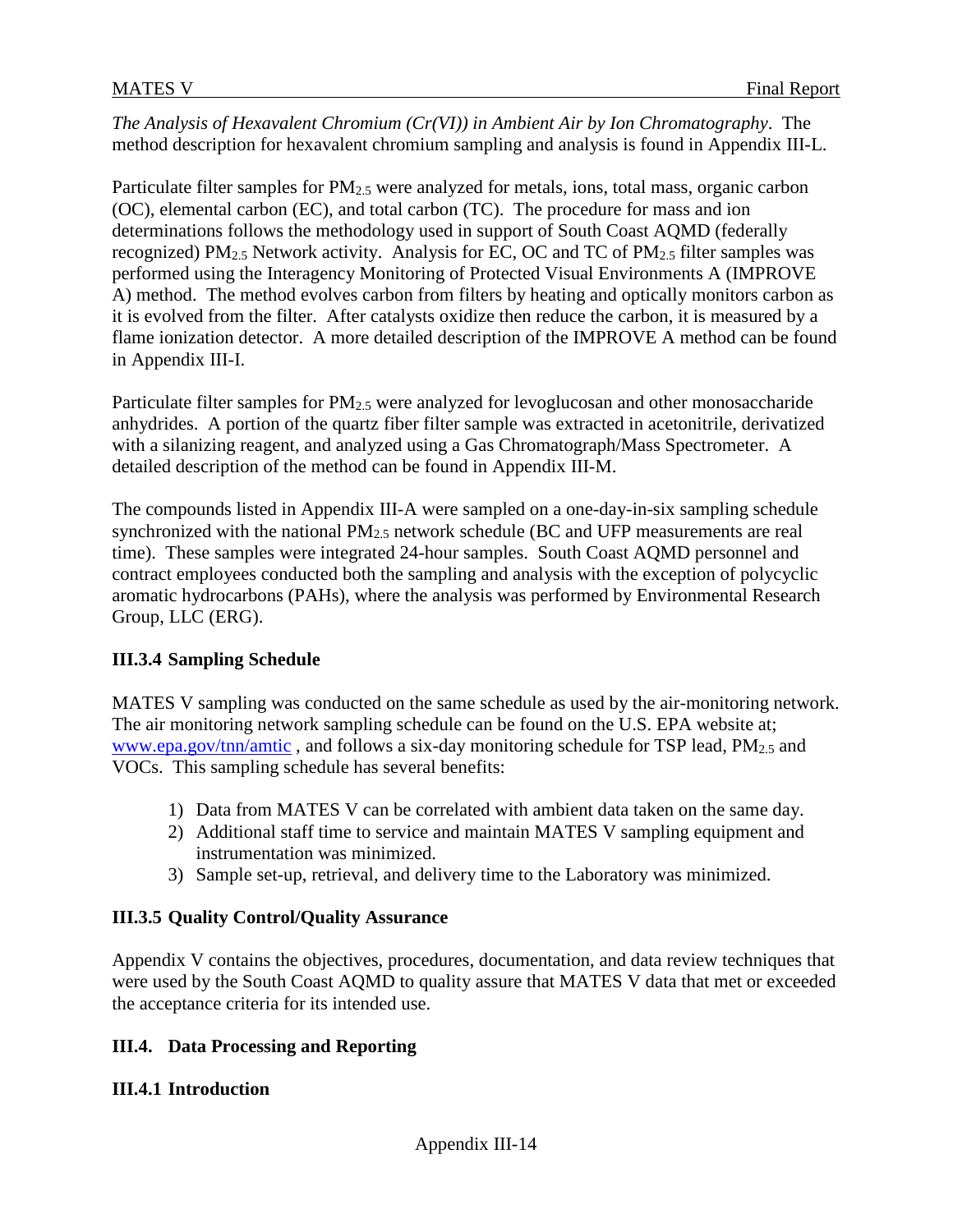MATES V monitoring and analysis of ambient air toxics has generated a large database which is available for future data analysis. The purpose of this chapter is to outline the data handling of this large database. This section will only pertain to laboratory work performed and not to the meteorological, criteria pollutant, or monitor calibration data.

The aim of reporting is to generate a database for electronic transfer to interested parties. The data was reviewed (verified) for errors, to assure that it meets DQOs and for adherence to other QA criteria such that the data represent the most accurate determinations possible, and is both defensible and suitable for MATES V use. The Laboratory made every effort to disseminate the data in a timely fashion to facilitate feedback.

#### **III.4.2 Data Processing**

Data was processed, reviewed, and reported routinely during the MATES V monitoring period. AQ Chemists processed data generated from Laboratory instruments using analytical software and uploaded data to the Laboratory Information Management System (LIMS). The data was then reviewed by peer AQ Chemists, followed by Senior AQ Chemist review, and finalized by Principal AQ Chemists.

The continuous BC and UFP data was also processed, reviewed, and reported routinely during the MATES V monitoring period. Air Quality Instrument Specialists processed and reviewed data acquired from DMS using analytical software, followed by Air Quality Specialist review, and finalized by a Program Supervisor.

#### **III.4.3 Database Compilation**

Data from the MATES V database was exported from the LIMS and stored in a MS Access database. The MATES V database is comprised of  $PM<sub>2.5</sub>$  mass and its components (ions, metals, carbon, sugars), VOCs, carbonyls, TSP metals, and PAHs results for ten fixed sampling locations. The continuous BC and UFP data is stored in a separate MS Excel database. The database contains information regarding station names, station abbreviations (four letter acronyms), sampling dates, sample types, analyses, analytes, concentrations, units, MDLs, invalid qualifiers, and comment qualifiers.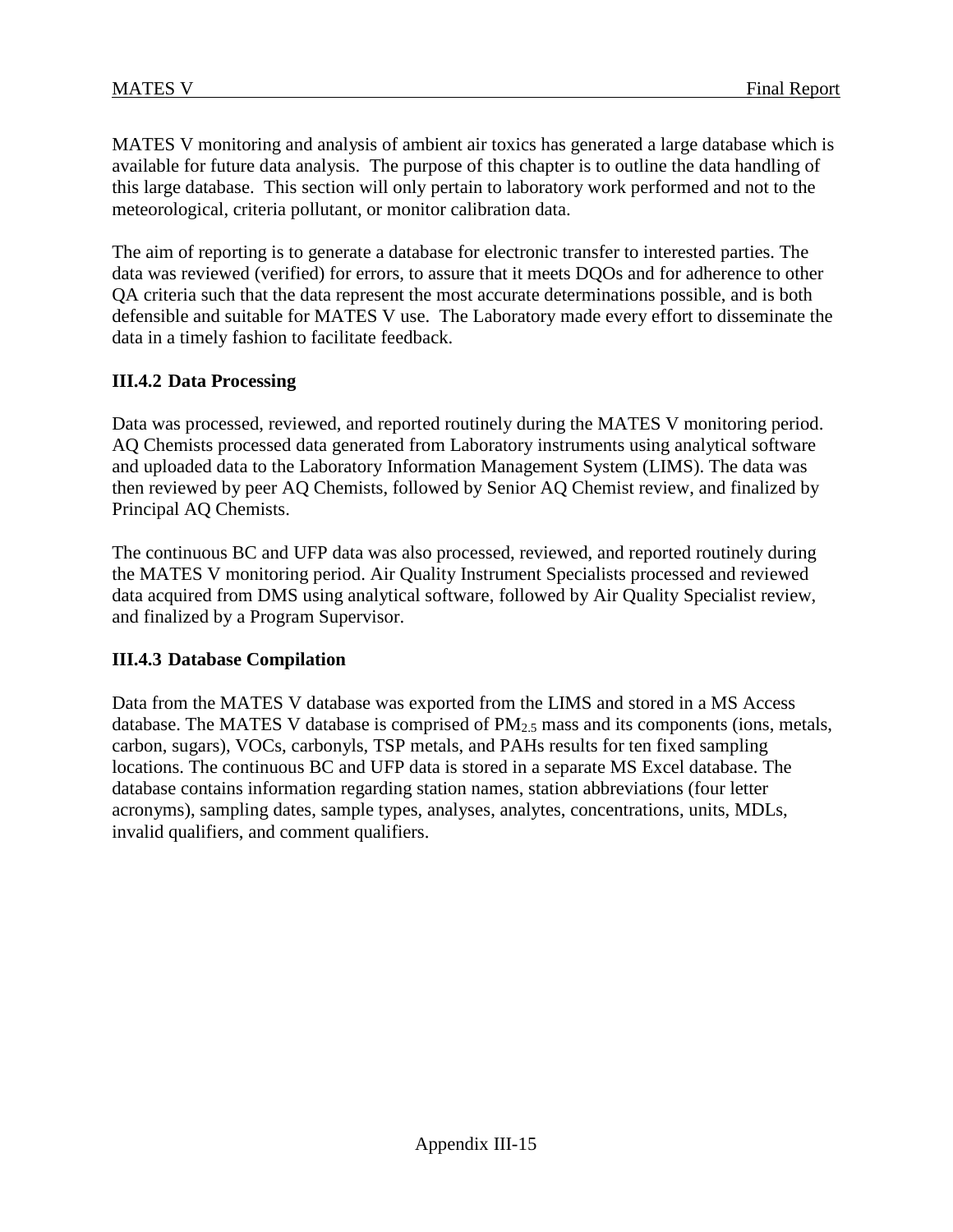|  | APPENDIX III-A | Air Contaminants Measured in MATES V Program |
|--|----------------|----------------------------------------------|
|--|----------------|----------------------------------------------|

|                                                                 | <b>Pollutant Category</b> | <b>Measured Pollutants</b>                                                                                                                                                                                                                                                                                                                                                                                                                                    |
|-----------------------------------------------------------------|---------------------------|---------------------------------------------------------------------------------------------------------------------------------------------------------------------------------------------------------------------------------------------------------------------------------------------------------------------------------------------------------------------------------------------------------------------------------------------------------------|
| <b>Ultrafine</b><br><b>Particles</b><br>(UFPs)                  |                           | <b>UFPs</b>                                                                                                                                                                                                                                                                                                                                                                                                                                                   |
|                                                                 | Ions                      | Ammonium Ion, Chloride, Nitrate, Potassium Ion,<br>Sodium, Sulfate                                                                                                                                                                                                                                                                                                                                                                                            |
|                                                                 | <b>Sugars</b>             | Galactosan, Levoglucosan, Mannosan                                                                                                                                                                                                                                                                                                                                                                                                                            |
| <b>PM2.5</b>                                                    | Metals                    | Aluminum, Antimony, Arsenic, Barium, Cadmium,<br>Calcium, Cesium, Chlorine, Chromium, Cobalt, Copper,<br>Iron, Lead, Magnesium, Manganese, Molybdenum,<br>Nickel, Phosphorus, Potassium, Rubidium, Samarium,<br>Selenium, Silicon, Strontium, Sulfur, Thallium, Tin,<br>Titanium, Uranium, Vanadium, Yttrium, Zinc                                                                                                                                            |
|                                                                 | Other                     | PM2.5 mass, Black Carbon (BC), Elemental Carbon<br>(EC), Organic Carbon (OC), Total Carbon (TC)                                                                                                                                                                                                                                                                                                                                                               |
| <b>Total</b><br><b>Suspended</b><br><b>Particulate</b><br>(TSP) | Metals                    | Antimony, Arsenic, Barium, Beryllium, Cadmium,<br>Calcium, Cesium, Chromium, Cobalt, Copper, Cr6+<br>(hexavalent chromium), Iron, Lead, Manganese,<br>Molybdenum, Nickel, Potassium, Rubidium, Selenium,<br>Strontium, Tin, Titanium, Uranium, Vanadium, Zinc                                                                                                                                                                                                 |
|                                                                 | Carbonyls                 | 2-Butanone (Methyl Ethyl Ketone), Acetaldehyde,<br>Acetone, Benzaldehyde, Formaldehyde,<br>Propionaldehyde                                                                                                                                                                                                                                                                                                                                                    |
| <b>Volatile</b><br>Organic<br><b>Compounds</b><br>(VOCs)        | Other                     | 1,2-Dibromoethane, 1,2-Dichlorobenzene, 1,2-<br>Dichloroethane, 1,2-Dichloropropane, 1,3-Butadiene,<br>1,4-Dichlorobenzene, 2-Butanone (Methyl Ethyl<br>Ketone), Acrolein (2-Propenal), Acetone, Benzene,<br>Bromomethane, Carbon Tetrachloride, Chloroform,<br>Ethylbenzene, m+p-Xylene, Methyl tert-Butyl Ether<br>(MTBE), Methylene Chloride, o-Xylene, Styrene,<br>Tetrachloroethylene (Perchloroethylene), Toluene,<br>Trichloroethylene, Vinyl Chloride |
| Polycyclic<br><b>Aromatic</b><br><b>Hydrocarbons</b><br>(PAHs)  |                           | 9-Fluorenone, Acenaphthene, Acenaphthylene,<br>Anthracene, Benzo(a)anthracene, Benzo(a)pyrene,<br>Benzo(b)fluoranthene, Benzo(e)pyrene,<br>Benzo(g,h,i)perylene, Benzo(k)fluoranthene, Chrysene,<br>Coronene, Cyclopenta(c,d)pyrene,<br>Dibenz(a,h)anthracene, Fluoranthene, Fluorene,<br>Indeno(1,2,3-c,d)pyrene, Naphthalene, Perylene,<br>Phenanthrene, Pyrene, Retene                                                                                     |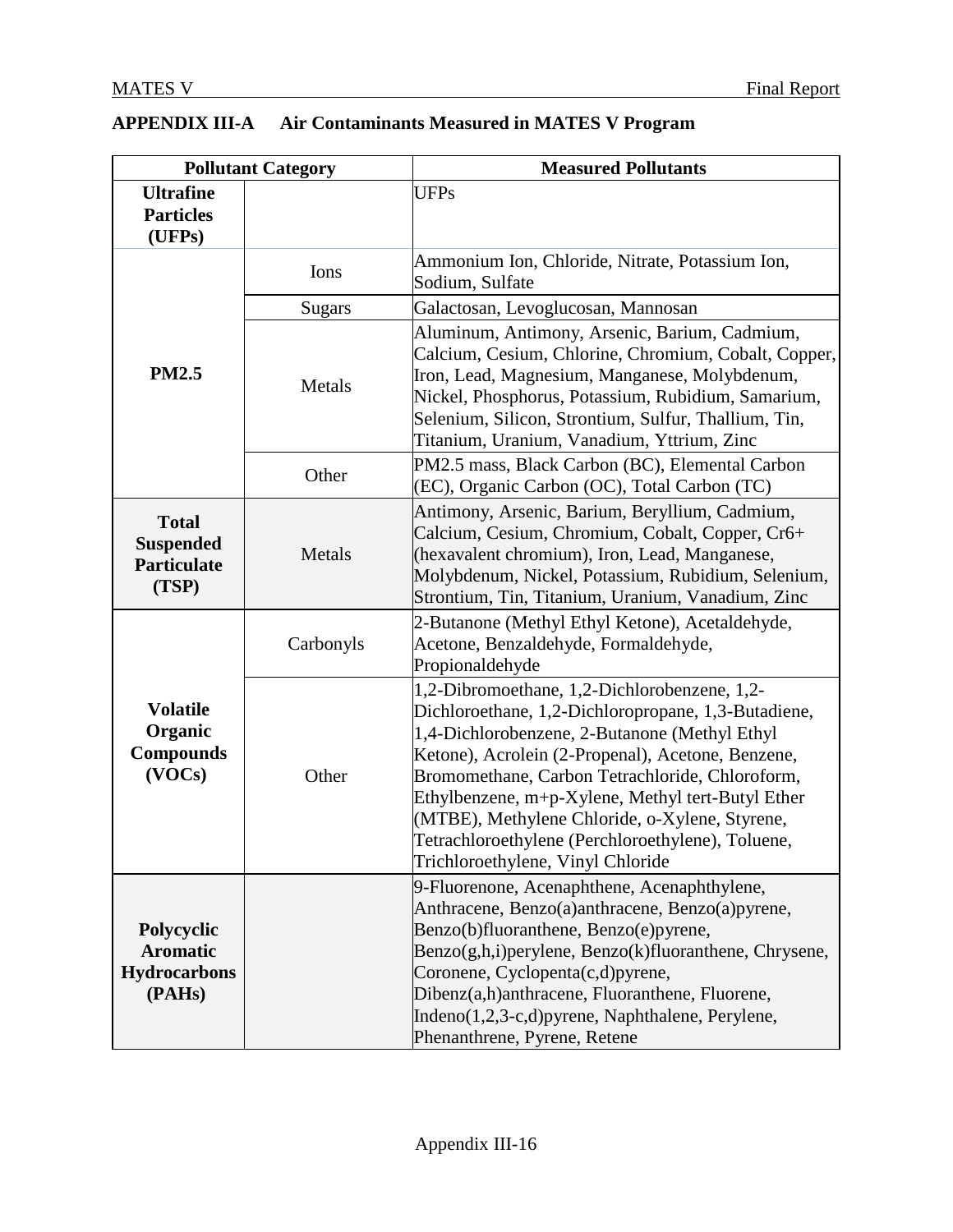#### **APPENDIX III-B WSD Monthly Quality Control Maintenance Check Sheet**

#### **SOUTH COAST AIR QUALITY MANAGEMENT DISTRICT**

#### **MONTHLY QUALITY CONTROL MAINTENANCE CHECK SHEET**

| MAKE/MODEL  |             |            | Wind Speed and Direction System |
|-------------|-------------|------------|---------------------------------|
| Location    |             | Month/Year |                                 |
| Station No. |             | Specialist |                                 |
| Control No. | Reviewed by |            | Date                            |

|             |                 | <b>Zero Speed</b> | <b>Zero Direction</b> |       | <b>Visual Wind</b>       | <b>Chart Time</b> |       |
|-------------|-----------------|-------------------|-----------------------|-------|--------------------------|-------------------|-------|
| <b>Date</b> | <b>As Found</b> | Final             | <b>As Found</b>       | Final | <b>Transmitter Check</b> | <b>As Found</b>   | Final |
|             |                 |                   |                       |       |                          |                   |       |
|             |                 |                   |                       |       |                          |                   |       |
|             |                 |                   |                       |       |                          |                   |       |
|             |                 |                   |                       |       |                          |                   |       |
|             |                 |                   |                       |       |                          |                   |       |
|             |                 |                   |                       |       |                          |                   |       |
|             |                 |                   |                       |       |                          |                   |       |
|             |                 |                   |                       |       |                          |                   |       |
|             |                 |                   |                       |       |                          |                   |       |
|             |                 |                   |                       |       |                          |                   |       |

OPERATOR INSTRUCTIONS:

Daily Checks: Chart trace and time.

Weekly Checks: Zero speed and direction inking system

Visual wind transmitter check. The station operator will visually check the wind transmitter to confirm the direction coincides with recorder. Notify supervisor immediately if problem occurs.

Bi-monthly

Maintenance:

| <b>DATE</b> | <b>COMMENTS OR MAINTENANCE PERFORMED</b> |
|-------------|------------------------------------------|
|             |                                          |
|             |                                          |
|             |                                          |
|             |                                          |
|             |                                          |

Calibration Date: Calibration Date: Calibration Date: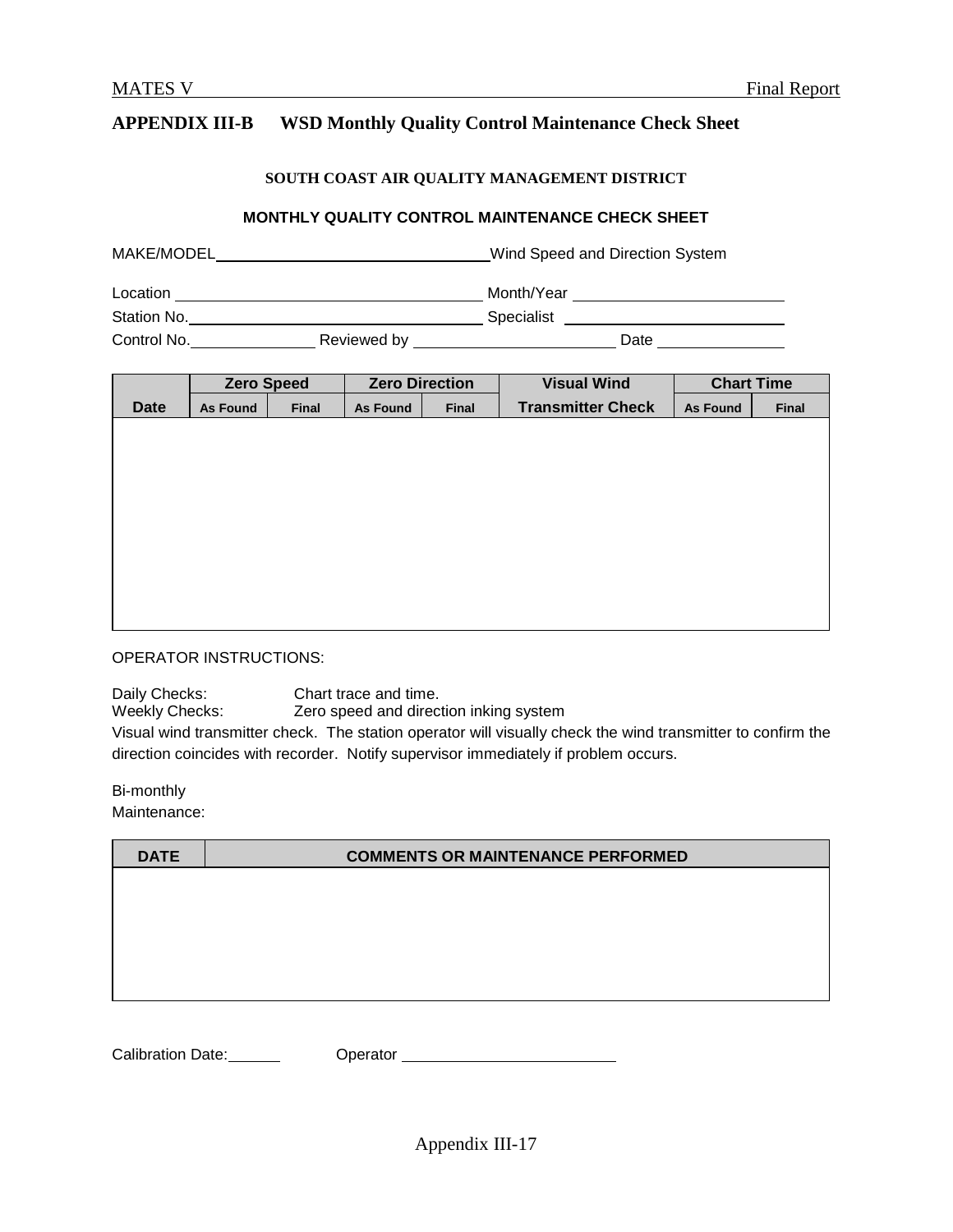# **APPENDIX III-C PAH (PUF) Chain of Custody (COC)**

|                               |                                                                                                                                                                                                                                                                                                                                                                                                                                                                                                                                                                                   | ERG Lab ID #                                                                                                                                                                                   |
|-------------------------------|-----------------------------------------------------------------------------------------------------------------------------------------------------------------------------------------------------------------------------------------------------------------------------------------------------------------------------------------------------------------------------------------------------------------------------------------------------------------------------------------------------------------------------------------------------------------------------------|------------------------------------------------------------------------------------------------------------------------------------------------------------------------------------------------|
|                               | 601 Keystone Park Drive, Suite 700, Morrisville, NC 27560<br><b>SVOC SAMPLE CHAIN OF CUSTODY</b>                                                                                                                                                                                                                                                                                                                                                                                                                                                                                  |                                                                                                                                                                                                |
| Pre-Sampling<br>$\frac{1}{2}$ | Site Code:<br><u>RUCA</u><br>City/State:<br>AQS Code:<br>Cartridge Certification Date:<br>Relinquished by: <u>CALIC Date: <math>\frac{R}{2}</math> PCK CONCERTIBLE</u> Date: The CONCERTIBLE Relinquished by:                                                                                                                                                                                                                                                                                                                                                                     | Container #: $\qquad \qquad$ 3/7<br>Collection Date: $4/22/21$<br>Collocated Event (Y/N):<br>SUR ID: 1C04005<br>$XAD$ Lot: $BIC3101 - kB$<br>PUF Lot: 134597                                   |
| Setup<br>ield<br>Ei           | Received by: $MARQUEZ$ Date: $04/20/21$<br>Site Operator: MARQUEZ System #: 100/08/<br>Set-Up Date:<br>$\frac{1}{2} \left( \frac{1}{2} \right) \left( \frac{1}{2} \right) \left( \frac{1}{2} \right) \left( \frac{1}{2} \right) \left( \frac{1}{2} \right) \left( \frac{1}{2} \right) \left( \frac{1}{2} \right) \left( \frac{1}{2} \right) \left( \frac{1}{2} \right) \left( \frac{1}{2} \right) \left( \frac{1}{2} \right) \left( \frac{1}{2} \right) \left( \frac{1}{2} \right) \left( \frac{1}{2} \right) \left( \frac{1}{2} \right) \left( \frac{1}{2} \right) \left( \frac$ | $\mathcal{O}4/2$ $\circ$ / 2. I Elapsed Timer Reset (Y/N): $\quad$ $\quad$ $\quad$ $\quad$                                                                                                     |
| Field Recovery                | Recovery Date: 042721<br><b>Collection System Information:</b><br>Elapsed Time Temp (°C) Barometric ("Hg) $\vert$ ("H <sub>2</sub> O)<br>$ \text{Start} $ 00.00<br>24.00<br>End<br>14.4<br>28.9<br><b>Average</b><br>Total Collection Time (Minutes) 1440 Total Collection Volume (std. m <sup>3</sup> ) 323.45<br>$($ Valid $)$<br>Status:<br>Relinquished by: $NMH\&\vee F^2$ Date: $\frac{\partial \psi}{\partial 1}$                                                                                                                                                          | Magnehelic<br><b>Flowrate</b><br>$\sim$ (std. m <sup>3</sup> /min)<br>0.225<br>$34 - 7$<br>Void (Circle one) Site Operator: NMAR&uEZ                                                           |
| Recovery<br>$\frac{1}{6}$     | Status:<br>If void, why:                                                                                                                                                                                                                                                                                                                                                                                                                                                                                                                                                          | Valid Void (Circle one) Uncorrected Temperature: ________________<br>Corrected Temperature:<br>IR <sub>2</sub><br>Thermometer: <b>IR1</b><br>(Circle one)<br>Samples stored in Refrigerator #7 |
| Comments:                     |                                                                                                                                                                                                                                                                                                                                                                                                                                                                                                                                                                                   |                                                                                                                                                                                                |

White: Sample Traveler

Canary: Lab Copy

Pink: Field Copy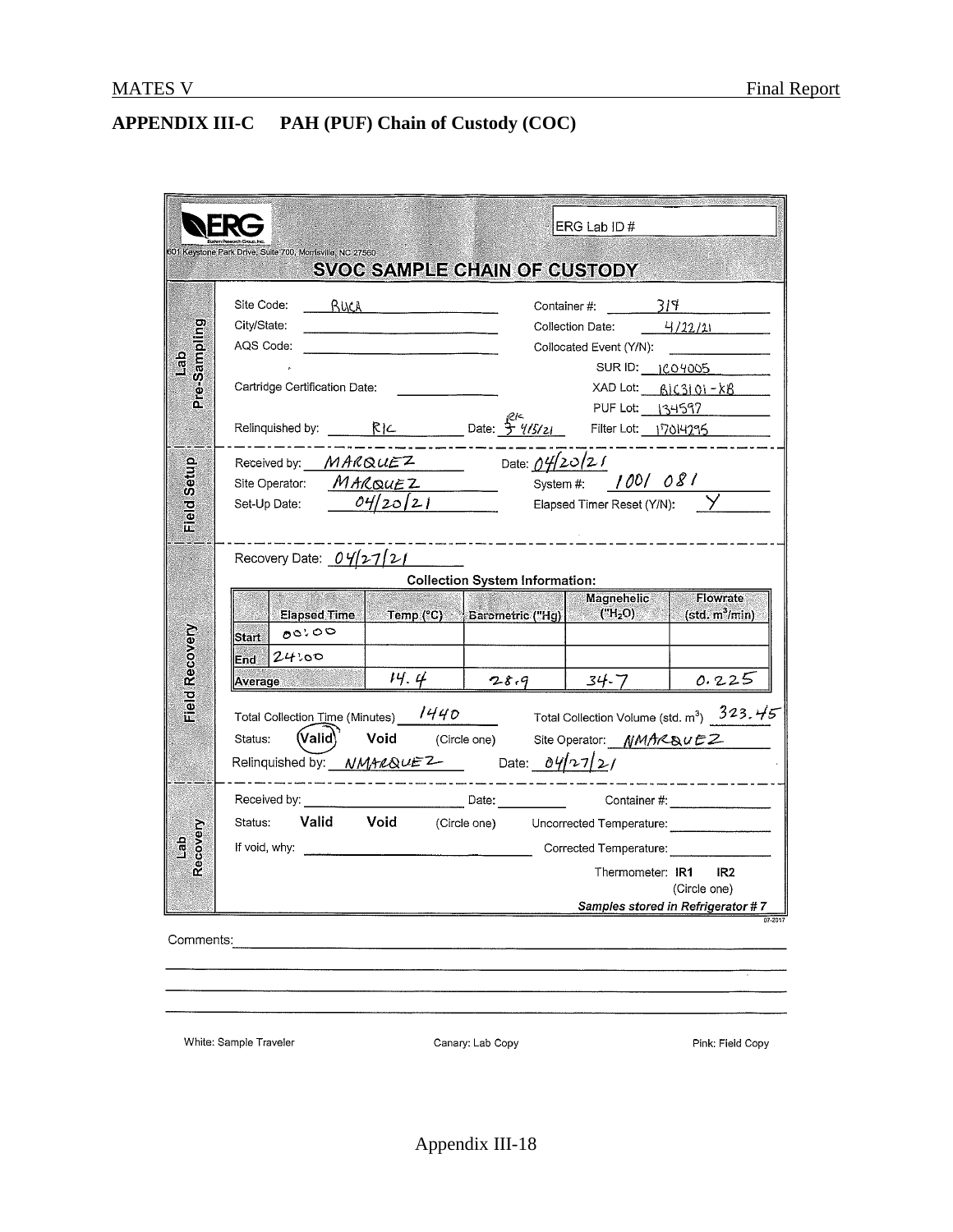

# South Coast Air Quality Management District Tisch/Thermo Sampler for Ambient PAH Measurements **Field Work Sheet**

| Station:          | <b>RUCA</b>                       | Location:           | Rubidoux<br>$\mathbf{B}$ |
|-------------------|-----------------------------------|---------------------|--------------------------|
| Sampler Control # | $ 1001 - 081\rangle $<br>1001-078 | $\vert$ Property #: | 33144                    |
| Run Date:         | $4 - 22 - 2021$                   | Day of Week:        | M T W Th F Sat Sun       |

#### Filter Data

| Filter Assembly ID #: | <b>BL</b> HUM<br>12<br>Contractor Contractor |                   | Initial: PL                        |
|-----------------------|----------------------------------------------|-------------------|------------------------------------|
| Placed on Sampler     | Date: $04/20/21$                             | Time: $14$ : $10$ | Initial: N/M                       |
| Removed from Sampler  | Date: $04/27/21$                             | Time: $1/2$ 30    | Initial: $\mathcal{N} \mathcal{M}$ |
| Returned to AQMD Lab  | Date: 04/27/21                               | Time:<br>13:00    | Initial: $\mathcal{NN}$            |
| Sent to ERG Lab       | Date: $U(127/2)$                             | Time:<br>14:35    | Initial: V                         |

 $08/13/20$ 

Sampler Calibration Date:

Remarks:

MARQUEZ Above Entries by: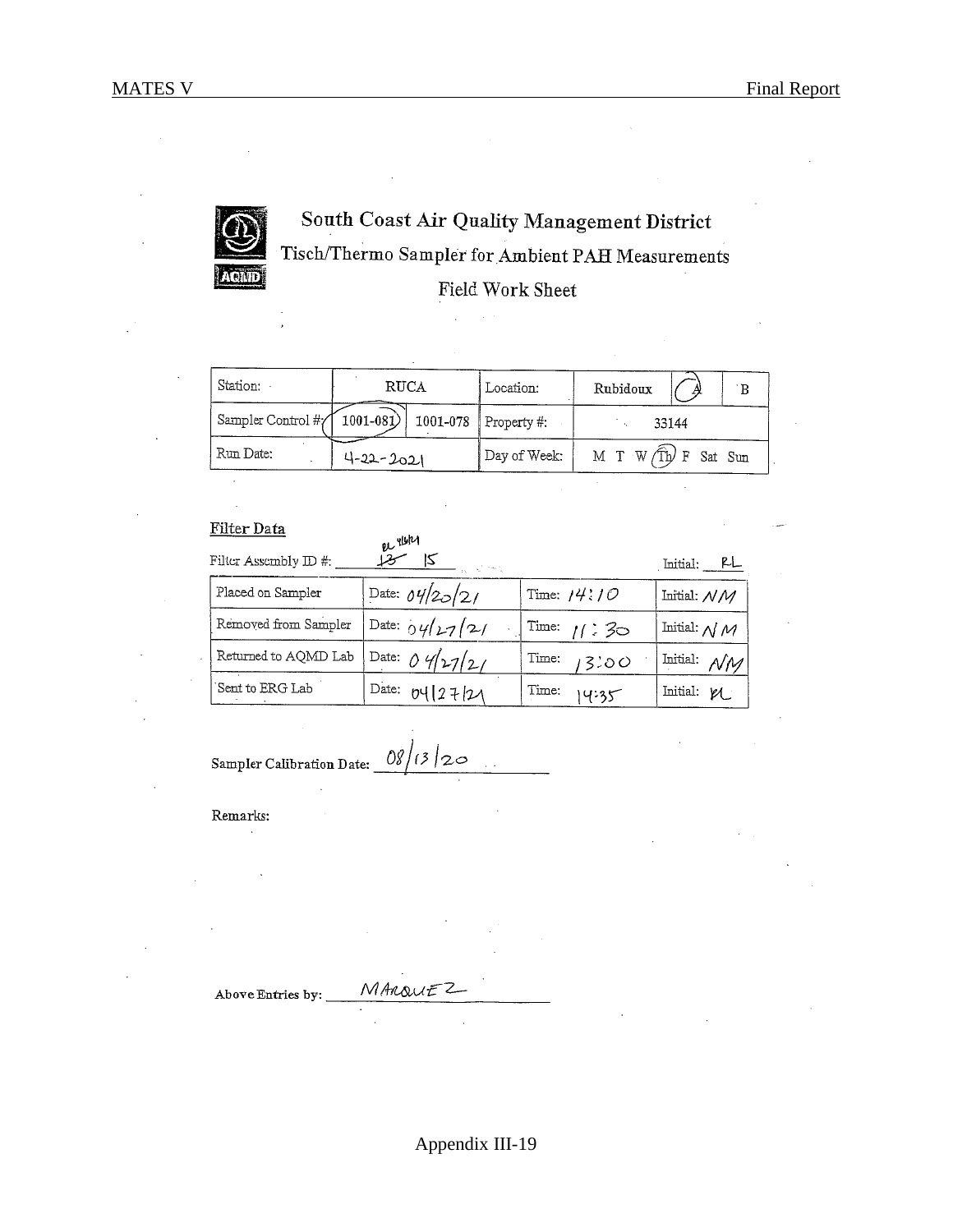# **APPENDIX III-D MATES V Sample Chain of Custody (COC)**

| <b>South Coast</b><br>AQMD                |               |            | MATES V Sample Log |                 |         | South Coast Air Quality Management District                                                                                                                                                                                                                                                                                                                               |                 |                                 |
|-------------------------------------------|---------------|------------|--------------------|-----------------|---------|---------------------------------------------------------------------------------------------------------------------------------------------------------------------------------------------------------------------------------------------------------------------------------------------------------------------------------------------------------------------------|-----------------|---------------------------------|
| Location: _______________________________ |               |            |                    |                 |         | ${\rm Lab\ No:}\begin{tabular}{ l l } \hline \rule{0.2cm}{.4cm} \rule{0.2cm}{.4cm} \rule{0.2cm}{.4cm} \rule{0.2cm}{.4cm} \rule{0.2cm}{.4cm} \rule{0.2cm}{.4cm} \rule{0.2cm}{.4cm} \rule{0.2cm}{.4cm} \rule{0.2cm}{.4cm} \rule{0.2cm}{.4cm} \rule{0.2cm}{.4cm} \rule{0.2cm}{.4cm} \rule{0.2cm}{.4cm} \rule{0.2cm}{.4cm} \rule{0.2cm}{.4cm} \rule{0.2cm}{.4cm} \rule{0.2cm$ |                 |                                 |
|                                           |               |            |                    |                 |         |                                                                                                                                                                                                                                                                                                                                                                           |                 |                                 |
|                                           |               |            |                    |                 |         |                                                                                                                                                                                                                                                                                                                                                                           |                 |                                 |
| Sample End Date: ________________________ |               |            |                    |                 |         | Retrieval Date: New York State State State State State State State State State State State State State State State State State State State State State State State State State State State State State State State State State                                                                                                                                            |                 |                                 |
| Sample Load Date: _______________________ |               |            |                    |                 |         |                                                                                                                                                                                                                                                                                                                                                                           |                 |                                 |
| ATEC 8000 S/N:                            |               |            |                    |                 |         |                                                                                                                                                                                                                                                                                                                                                                           |                 |                                 |
| Sample Type                               | Sample No.    |            | Cartridge<br>No.   | Elapsed<br>Time |         | Volume<br>(L)                                                                                                                                                                                                                                                                                                                                                             | Comments        |                                 |
| Carbonyls                                 |               |            |                    |                 |         |                                                                                                                                                                                                                                                                                                                                                                           |                 |                                 |
| Xontech 924 S/N:                          |               |            |                    |                 |         |                                                                                                                                                                                                                                                                                                                                                                           |                 |                                 |
| Sample Type                               |               | Sample No. | Cartridge<br>No.   | Elapsed<br>Time |         | Volume<br>(L)                                                                                                                                                                                                                                                                                                                                                             | <b>Comments</b> |                                 |
| Metals by ICP/MS                          |               |            |                    |                 |         |                                                                                                                                                                                                                                                                                                                                                                           |                 |                                 |
| <b>Hexavalent Chromium</b>                |               |            |                    |                 |         |                                                                                                                                                                                                                                                                                                                                                                           |                 |                                 |
| Xontech 910S/N:                           |               |            |                    |                 |         |                                                                                                                                                                                                                                                                                                                                                                           |                 |                                 |
| Sample Type                               | Sample<br>No. |            | Canister No.       |                 | Sampler | <b>Start Vacuum</b><br>Canister                                                                                                                                                                                                                                                                                                                                           | Sampler         | <b>End Pressure</b><br>Canister |
| TO-15 NATTS                               |               |            |                    |                 |         |                                                                                                                                                                                                                                                                                                                                                                           |                 |                                 |
| Comments:                                 |               |            |                    |                 |         |                                                                                                                                                                                                                                                                                                                                                                           |                 |                                 |
|                                           |               |            |                    |                 |         |                                                                                                                                                                                                                                                                                                                                                                           |                 |                                 |

## Chain of Custody:

| Relinquished By | Received By | Section/Group | Date/Time |  |
|-----------------|-------------|---------------|-----------|--|
| Relinquished By | Received By | Section/Group | Date/Time |  |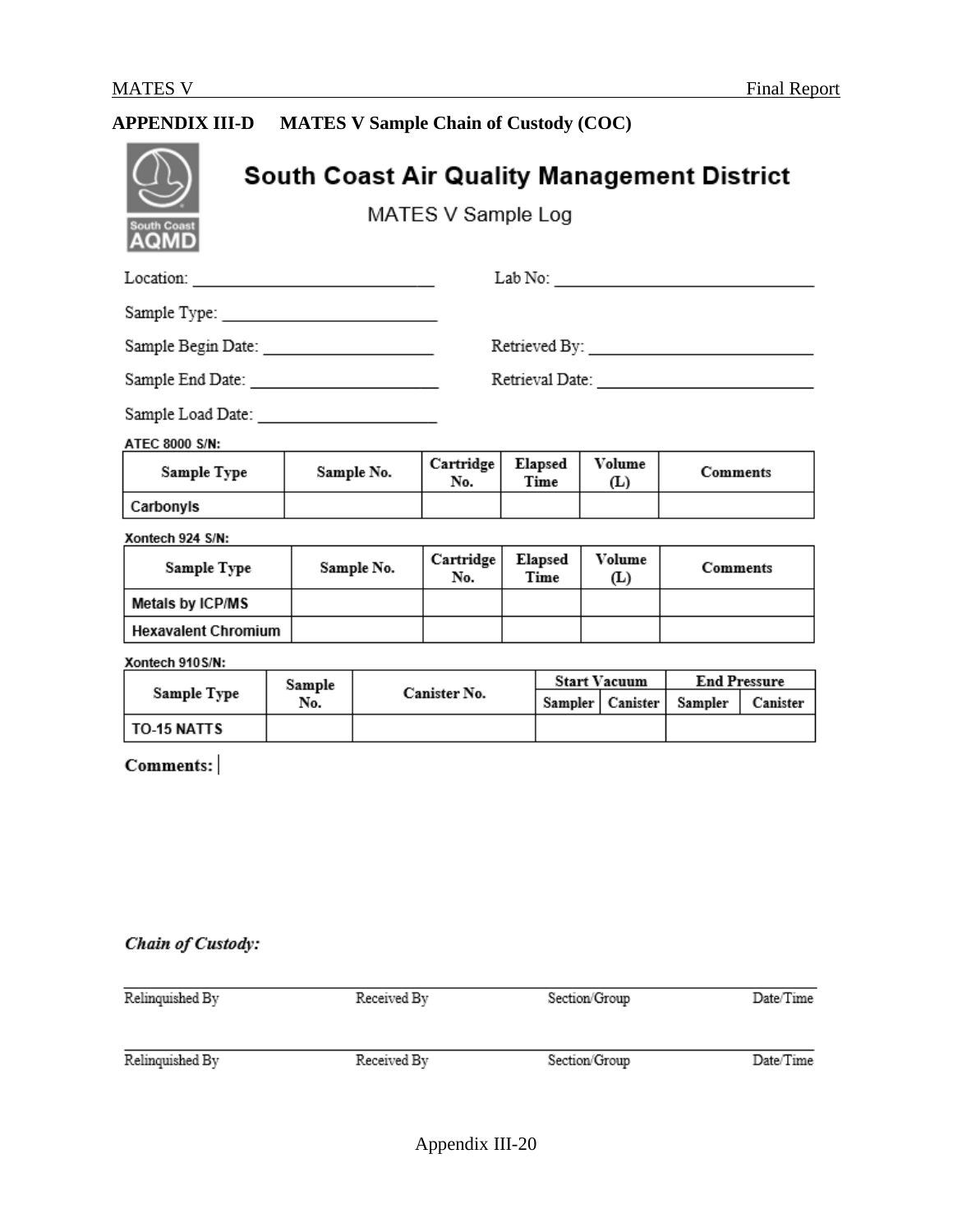# **APPENDIX III-E VOC Canister Tag**

## **VOC CANISTER TAG**

|           |                               | $\overline{2}$ | 3 | 4 | 5 | 6 |
|-----------|-------------------------------|----------------|---|---|---|---|
|           | Code                          |                |   |   |   |   |
|           | Date                          |                |   |   |   |   |
|           | Time                          |                |   |   |   |   |
|           | <b>Initial Pressure</b>       |                |   |   |   |   |
| Field     | <b>Final Pressure</b>         |                |   |   |   |   |
|           | Initials                      |                |   |   |   |   |
|           | <b>Non-Routine</b><br>Sample? |                |   |   |   |   |
|           | Comments                      |                |   |   |   |   |
|           | Analyst                       |                |   |   |   |   |
|           | Cleaner                       |                |   |   |   |   |
|           | <b>Blank Reference</b>        |                |   |   |   |   |
| aboratory | <b>Comments</b>               |                |   |   |   |   |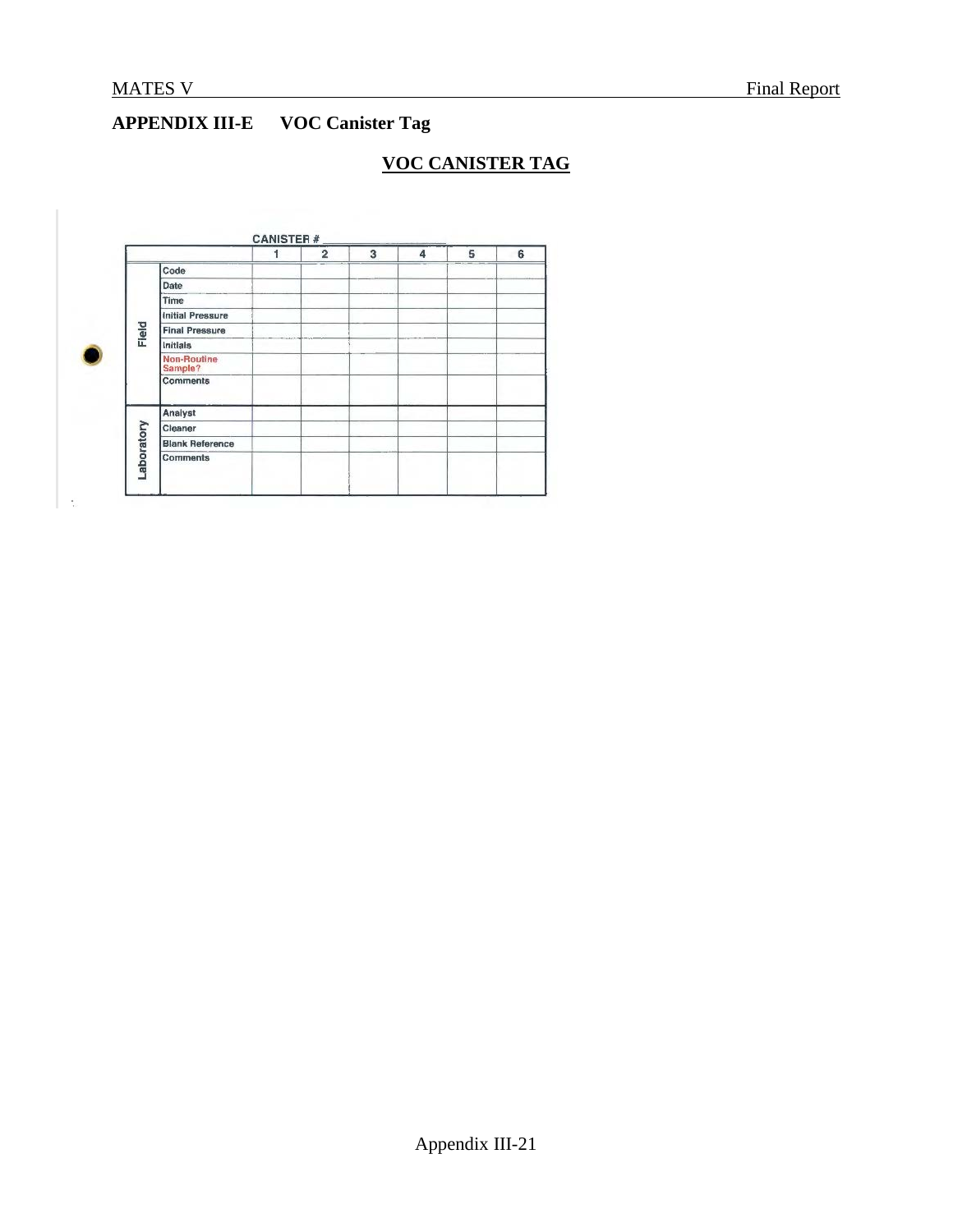#### **APPENDIX III-F Method Description for Sampling and Analysis of Carbonyls by UHPLC at the South Coast AQMD Laboratory**

**Sampling** - Ambient air is drawn through an acidified dinitrophenylhydrazine (DNPH) coated silica cartridge mounted on an ATEC 8000 sampler. The samplers are located inside South Coast AQMD monitoring stations. A denuder is located upstream of the ATEC 8000 sampler and DNPH cartridge to eliminate or reduce ozone which interferes with carbonyl determination. The sampling cartridges are coated with a minimum of 300 mg of DNPH on Waters Sep-Pak silica cartridges. A volume of air is pulled through the cartridge at approximately 0.7 lpm for 24-hour sampling (1008 liters). Before and after sampling, each cartridge is kept capped and refrigerated at  $\leq 4^{\circ}$ C in a foil envelope to prevent loss of captured carbonyls or contamination.

**Laboratory Analysis** - The laboratory currently uses a Thermo Vanquish ultra highperformance liquid chromatograph (UHPLC) with autosampler. After elution of the Sep-Pak cartridge with three milliliters of acetonitrile, the samples are placed in an autosampler. Samples are analyzed using a gradient mode starting with 42% acetonitrile and 58% water at a flow rate of 0.6 ml per minute on an Acclaim Carbonyl RSLC 2.2 µm, 2.1 mm by 150 mm column. One microliter of each sample is injected onto the column by the autosampler.

MATES V carbonyl samples from 2018 were analyzed using a Waters Millennium HPLC with autosampler and Waters C-18, 5 µm, 4.6 mm by 250 mm column. A Thermo Vanquish UHPLC was used starting with 2019 carbonyls samples.

**Quantification** - A six-point calibration curve is created from triplicate injections of standards from 0.4 ug/ml to 10.0 ug/ml range. A second set of standards is obtained from a separate source and used to verify the calibration. PAMS/NATTS compounds, acetaldehyde, formaldehyde, and acetone (along with methyl ethyl ketone, propionaldehyde, and benzaldehyde) are quantified by comparison to the calibration curve. The concentrations are reported as  $\frac{ug}{m^3}$  based on approximately 1000 L of air volume collected.

**QA/QC** – The Method Detection Limit (MDL) is determined according to EPA Appendix B to Part 136, 40CFR Ch.1 and Technical Assistance Document for the National Air Toxics Trends Stations Program, Revision 3, Chapter 4.0 Collection and Analysis Methods. A mid-level and a low-level control standard are added every 10 samples within each set, or batch, of analyses. For each set, or batch of 20 or less samples, an extraction solvent blank, a cartridge method blank, and a sample replicate injection are added. A duplicate sample from a second sampler is collected and analyzed every other month. For MATES V, duplicates were collected at Central Los Angeles and Rubidoux. A field blank is analyzed each month.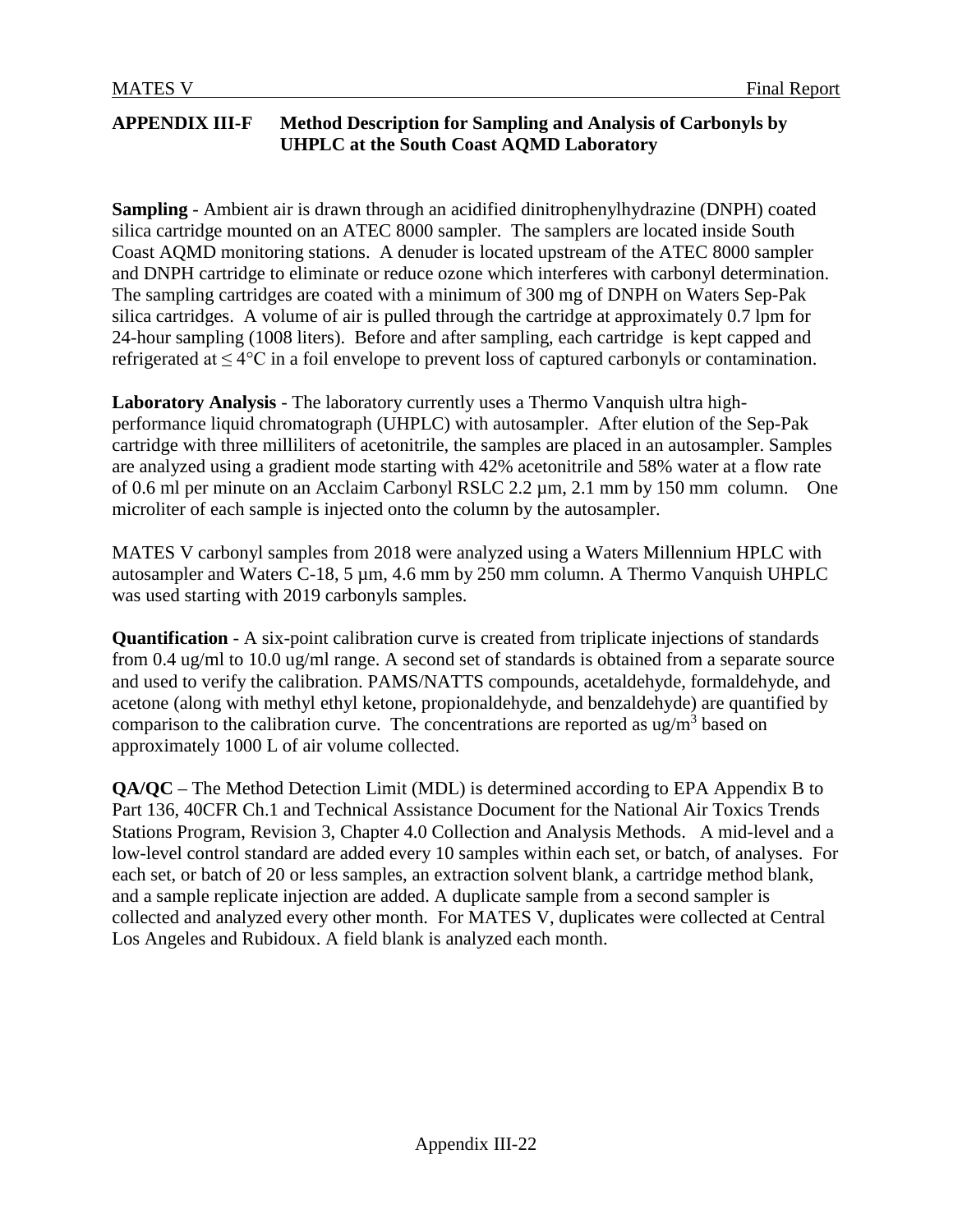#### **APPENDIX III-G Method Description for Sampling and Analysis of Elements by Energy Dispersive X-ray Fluorescence (ED-XRF) Spectrometry at the South Coast AQMD Laboratory**

**Sampling -** Ambient air is drawn through a 47-mm Teflon filter loaded in a PM<sub>2.5</sub> sampler. Typically, 24-hour sampling at about 20 liters per minute provides sufficient sample mass on the filter for analysis. The sampler must collect a homogeneous sample across the surface of the filter.

**Laboratory Analysis -** The Panalytical Epsilon 5 ED-XRF spectrometer is used to analyze 44 elements collected on a filter sample. Sample preparation involves bringing the filters to room temperature. Each filter is loaded onto an autosampler, placed in a sample chamber kept under vacuum and a small cross section of the filter near the center is scanned under eight different analytic conditions. Each condition is optimized for certain groups of elements. After spectral acquisition, an identification and deconvolution process extracts the net contributions to the counts for each of the 44 elements.

**Speciation and Quantification -** Each element has a unique spectral pattern. After accounting for overlaps, each of the elements is identified qualitatively. By using previously calibrated standard values, the net counts for each element are converted to actual concentrations in  $\mu$ g/cm<sup>2</sup>. Using air volume data gathered during sampling, the  $\mu$ g/filter concentrations of the elements are converted to  $ng/m<sup>3</sup>$ .

**QA/QC** - The X-ray instrument is calibrated using 46 single and dual element standards. These calibration standards are verified using an NIST multi-element thin film standard. The NIST is run at the beginning and end of each sequence. Filter blanks are analyzed and used to subtract background from subsequent runs using the Epsilon 5 software. Field blanks are taken at specified times depending on the frequency of sampling. Field blank results are reported in accordance with data reporting and analysis requirements. Finally, all runs are checked in duplicate for precision. Collocated samples are collected at specified sites and times to verify sampling and analytical precision.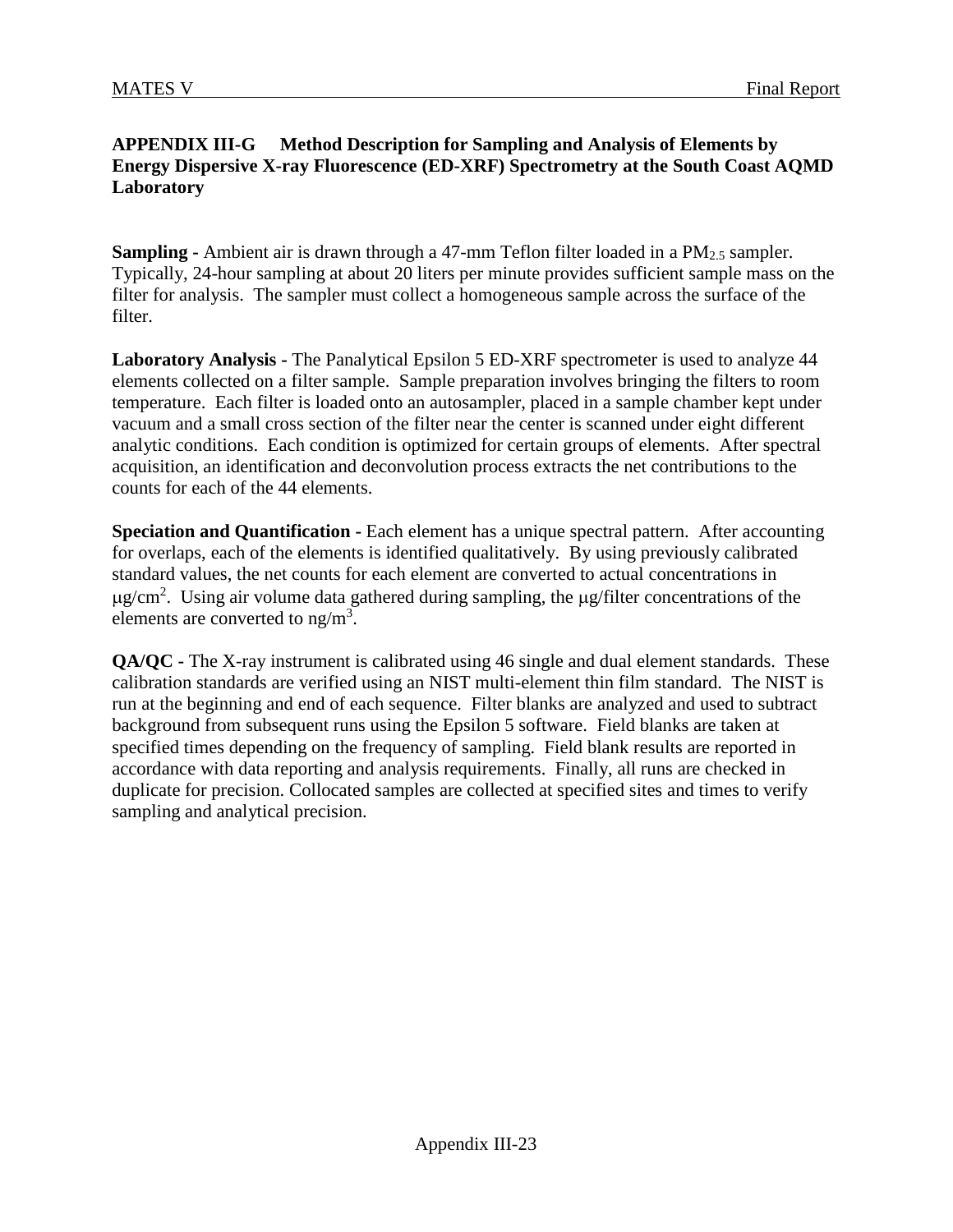#### **APPENDIX III-H Method Description for Sampling and Analysis of Elements by Inductively Coupled Plasma Mass Spectrometry (ICP-MS) at the South Coast AQMD Laboratory**

**Sampling -** Ambient air is drawn through a 37-mm Cellulose filter loaded in a TSP sampler. Typically, 24-hour sampling at about 12 liters per minute provides sufficient sample mass on the filter for analysis.

**Laboratory Analysis -** A Perkin Elmer ICP-MS is used to analyze 38 elements collected on a filter sample. Sample preparation procedures include digesting the whole filter in 11% nitric acid in a microwave oven, centrifuging the digested solution and diluting 10 times with 2% nitric acid. The diluted solution is then analyzed by ICP-MS.

**Speciation and Quantification -** The ICP-MS is calibrated daily using a certified calibration standard mixture containing all elements of interest. The standard is diluted to eight concentrations and a 9 point calibration curve is generated and used to determine the concentration of elements in samples. The elements in the sample solutions are [ionized](http://en.wikipedia.org/wiki/Ionization) with [inductively coupled plasma](http://en.wikipedia.org/wiki/Inductively_coupled_plasma) and are separated in the [mass spectrometer](http://en.wikipedia.org/wiki/Mass_spectrometer) based on their mass to charge ratio and then their concentrations are determined by the detector based on the intensities of ion counts. Using air volume data gathered during sampling, the µg/L concentrations of the elements are converted to  $ng/m<sup>3</sup>$ .

**QA/QC -** MDLs are performed annually to determine the analytical method sensitivity for the ICP-MS. A calibration check and blank analysis are required at the beginning and end of each analysis period and at intervals of ten samples to verify the calibration and check for contamination. Filter/ reagent blanks and filter/reagent spiked samples are digested and analyzed in each batch to examine the extraction efficiency and any matrix effects. Sample duplicates are performed for determining extraction and analysis precision. Interference check standards and serial dilutions are analyzed to insure matrix and instrument interferences are not present. Field blanks are taken at specified times depending on the frequency of sampling and reported in accordance with the data reporting and analytic requirements. Collocated samples are collected at specified sites and times to verify sampling and analytic precision.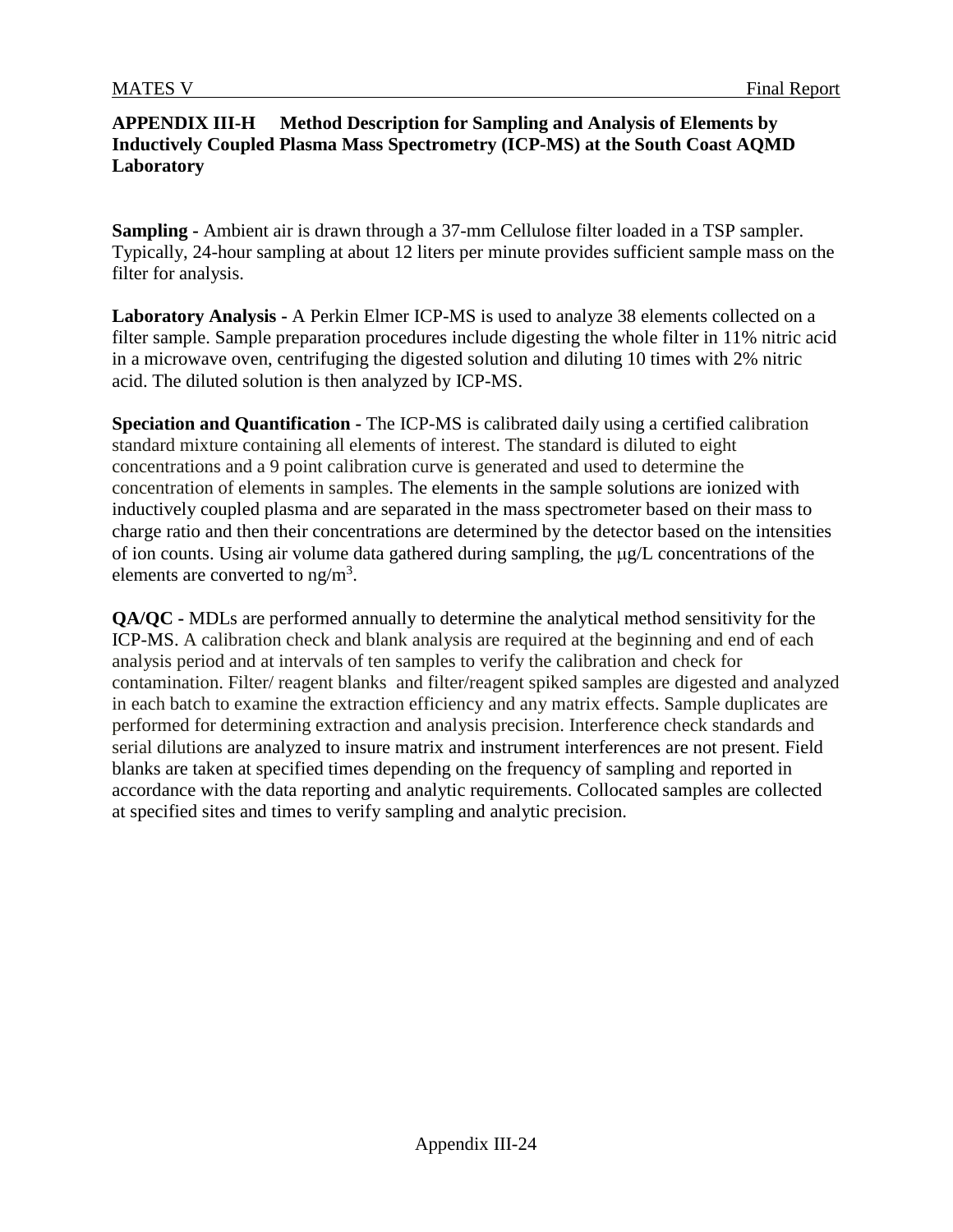#### **APPENDIX III-I Method Description for Sampling and Analysis of Organic and Elemental Carbon by Thermal/Optical Carbon Analyzer at the South Coast AQMD Laboratory**

**Sampling -** Ambient air is drawn through a 47-mm quartz filter loaded in a PM<sub>2.5</sub> sampler. Typically, 24-hour sampling provides sufficient sample mass on a filter for analysis. The sampler must collect a homogeneous sample across the surface of the filter. A one-centimeter diameter punch from any sample portion of the filter is used in the instrument.

**Laboratory Analysis -** A Desert Research Institute (Reno, Nevada) thermal/optical carbon analyzer is used to determine the total carbon content of aerosol deposited on quartz filters. The analyzer is able to distinguish and characterize organic and inorganic carbon by a thermal/optical method with flame ionization detection. Sample preparation involves bringing the filters to room temperature. A small circular filter area is punched out from the quartz filter and loaded onto the carrier quartz tube. The filter is pushed into an oven whose temperature is raised in steps from ambient temperature to approximately 840 degrees Celsius. Helium is continuously passed over the filter until 480 degrees Celsius is attained, at which time a Helium/Oxygen mixture is then continuously passed over the punch until 840 degrees Celsius is reached to burn off elemental carbon. At the same time the surface of the filter is monitored with a laser beam to determine the point at which all the elemental carbon (soot) is burned off. The combusted carbon forms carbon dioxide that is carried over to a methanizer. The methanizer (active nickel with the addition of hydrogen gas) converts the carbon dioxide to methane. The methane flows to a flame ionization detector. The detector output is integrated and converted to  $\mu$ g of carbon per filter using previously calibrated standards.

**Speciation and Quantification -** The light organic fraction is driven off the filter at the early stages of heating. The elemental carbon fraction is then oxidized at a higher temperature with an oxygen enriched carrier gas. A laser beam constantly scans the filter surface to identify the point at which the organic and elemental carbon fractions are removed from the filter. The two fractions are summed to give the total carbon concentration of the sample. The analysis results in determination of the elemental, organic, and total carbon content of the sample. Using air volume data gathered during sampling, the  $\mu$ gC/filter concentrations are converted to  $\mu$ gC/m<sup>3</sup> of air.

**QA/QC -** The optical-thermal carbon analyzer is calibrated using two types of standards. One consists of carbon containing gases (methane and carbon dioxide) in an inert gas. These are passed through the entire system to calibrate the instrument. In addition, filters impregnated with solution containing a known concentration of carbon are run as external standards. Field blanks are taken at specified times depending on the frequency of sampling. Field blank results are reported in accordance with the data reporting and analysis requirements. Finally, all samples are checked in duplicate and collocated runs are analyzed as a check of precision.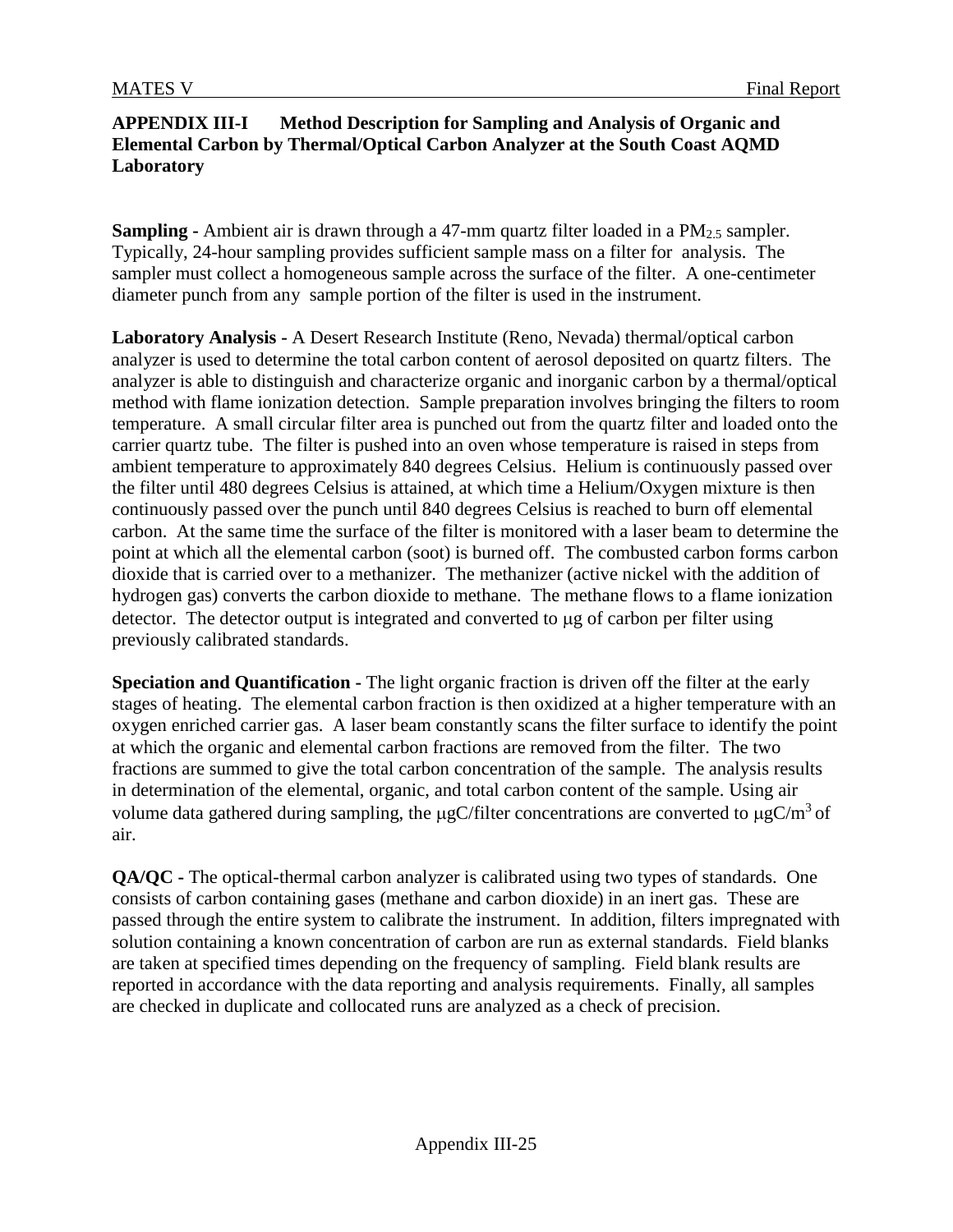#### **APPENDIX III-J Method Description for Sampling and Analysis of VOCs by GC/MS at the South Coast AQMD**

**Sampling** - Ambient air is pumped through a properly sited probe and manifold into an evacuated Summa® polished and/or a silonite coated (Entech TM) 6 liter canister using a Xontech 910A air sampler at the sample location. The sample is integrated over 24 hours to fill the canister to approximately 12 PSI, according to SOP00080 "Xontech 910 Canister Sampler/Multichannel Controller." The canister is returned to the laboratory for analysis by Gas Chromatography with a Mass Spectrometer (GC/MS).

**Laboratory Analysis** - The Laboratory uses an Agilent 6890 Gas Chromatograph with an Agilent 5973 Mass Selective Detector. The sample is concentrated using an Entech 7200 cryoconcentrator then injected into a GC/MS. The sample canister is attached to the cryoconcentrator and a 600-milliliter aliquot is chilled in a trap to minus 150 degrees centigrade. For removal of the ambient humidity (water), the trap is heated to 10 degrees centigrade and transferred to a second trap cooled to -45 C for removal of  $CO<sub>2</sub>$  collected with the sample. The concentrator loop is then heated and the contents cryo-focused at the head of a GC column for subsequent separation of the VOCs. The mass selective detector records the mass spectrum of each peak (compound) and the analyst uses certified standards to compare selected ions for each compound to determine its concentration according to SOP0008B "Standard Operating Procedure for TO15 (VOC)."

**Quantitation** - A calibration curve is derived by injection of a gas standard containing the compounds of interest at ppb levels. Every sample run is preceded and ended with a calibration check. Every analysis day is begun with a system blank run. Selected quantitation ions for each compound are compared to those for injected gas standards to determine concentration in parts per billion.

**QA/QC -** The Method Detection Limit (MDL) is determined for the GC/MS according to the method outlined in the EPA NATTS TAD (October 2016). Collocated samples may be collected on a scheduled frequency, depending on the program. All canisters from the canister cleaning system are batch verified by analysis of purified humidified nitrogen contained in the canisters for the presence of the compounds of interest. Presence of analytes of interest above 0.2 ppb is cause for corrective action.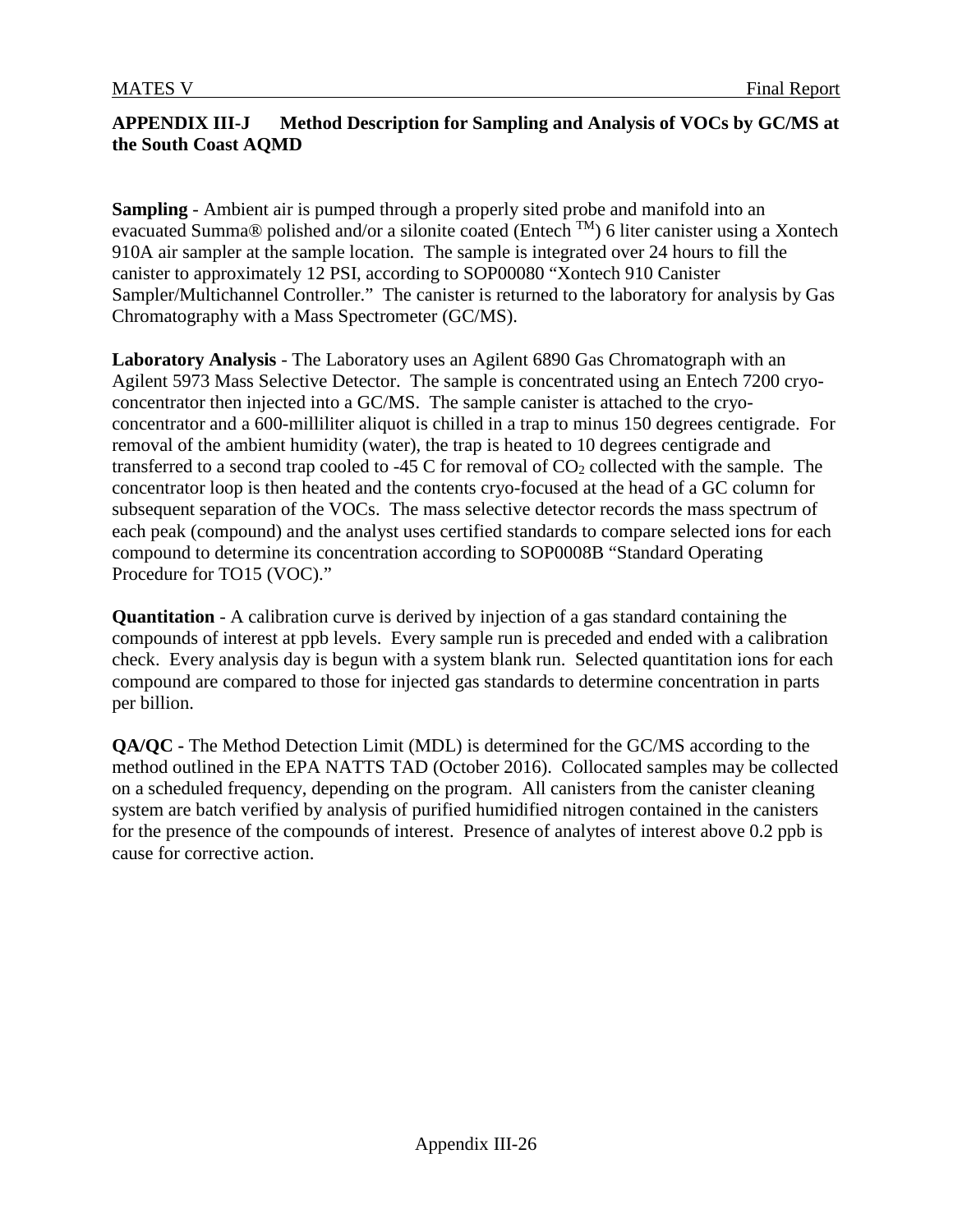## **APPENDIX III-K Method Description for Sampling and Analysis of PAH Compounds**

**Sampling -** Ambient air is drawn through an Andersen Instruments Poly-Urethane Foam (PUF) sampler. The method uses a high volume (Hi-Vol) air sampler equipped with a quartz fiber filter and PUF/Tenax glass adsorbent module for sampling between 325 and 400 cubic meters of air in a 24-hour sampling period. The laboratory is responsible for receipt of the quartz fiber filter and PUF/Tenax sorbent collection module, pre-cleaned and blanked, from Eastern Research Group (ERG) which is received by the Laboratory in a cold pack. The received modules are refrigerated at  $\leq 4^{\circ}$ C until needed and then constructed for sampling by a Laboratory Technician for use by the field Instrument Technician. The Instrument Technician installs the filter with PUF/Tenax collection module onto the Hi-Vol sampling unit and collects the sample after sampling completion. The Instrument Technician returns the sample immediately after sampling and places it in the laboratory refrigerator which is at  $\leq 4^{\circ}$ C. The Laboratory Technician then deconstructs the sampling module for shipment to ERG in a cooler with blue ice. Turnaround time for the sample to reach ERG from the sampling date is approximately 7 days.

**Laboratory Analysis-** Analysis of the collected sample (in accordance with the chain of custody) is performed by ERG, Morrisville, North Carolina. The protocol used is EPA Compendium Method TO-13. The results are reported to the South Coast AQMD Project Manager and U.S. EPA Air Quality System (AQS). Per ERG, "The test results are in compliance with NELAC accreditation requirements for certified parameters. All analyses are performed as described in the U.S. EPA approved QAPP, under the contract for NATTS."

**QA/QC-** The South Coast AQMD portion of Quality Assurance/Quality Control is limited to the sampling process. The Thermo Andersen PUF sampler is calibrated using an orifice transfer standard that has been standardized against a primary standard Roots meter. The orifice transfer standard is referenced to 25 degrees centigrade and 760 millimeters of mercury (Hg). In the field leak checks and sampling flow rate checks are performed each run. Field blanks are run at the prescribed frequency as found in the National Air Toxics Trends study work plan. Noncontaminating and cold transfer of all materials is maintained up through the shipment under cold conditions to ERG.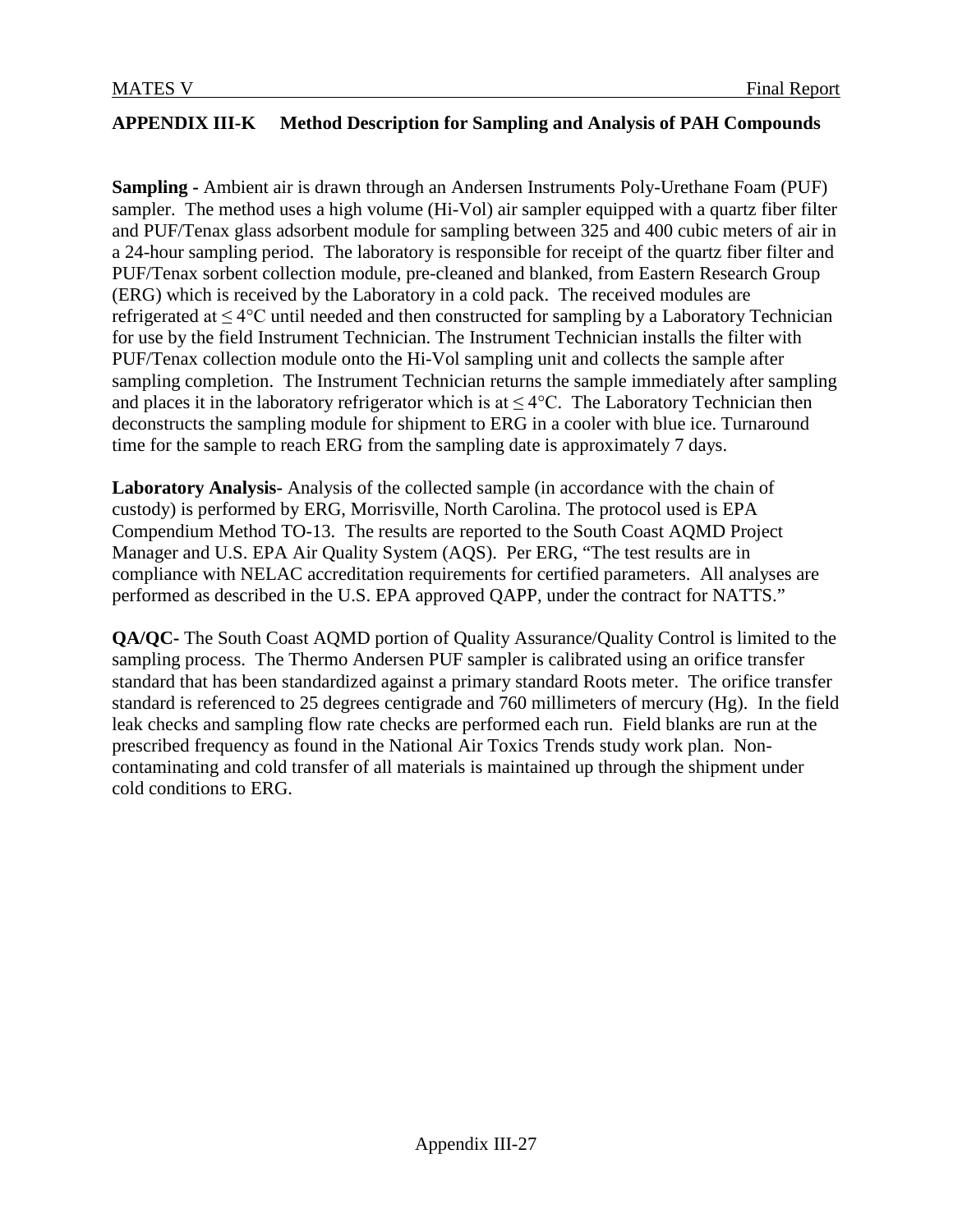#### **APPENDIX III-L Method Description for Sampling and Analysis of Hexavalent Chromium by Ion Chromatography at the South Coast AQMD Laboratory**

**Sampling -** Ambient air is drawn through a 37-mm sodium bicarbonate treated cellulose filter loaded in a Xontech 924 sampler. Ambient air is pulled though the filter at a rate of approximately 12.0 liters per minute for 24-hours with an aggregate total air volume of approximately 17.2 m<sup>3</sup>. Samples are refrigerated at  $\leq 4$ °C to minimize the reduction of hexavalent chromium to trivalent chromium.

**Laboratory Analysis –** Thermo Fischer Scientific ICS-5000 ion chromatograph (IC) is utilized to determine the hexavalent chromium concentration in ambient air samples. The entire filter sample is extracted in 10 mL of 20 mM sodium bicarbonate solution via ice bath sonication for one hour. The extract is then filtered to remove solids/particles and analyzed by IC. This system is comprised of an autosampler, guard column, analytical column, post-column derivatization module, a UV-Vis detector, and Chromeleon software. Hexavalent chromium is detected using a visible light lamp emitting at a wavelength of 530 nm after forming a complex with diphenylcarbazide in a post-column reaction.

**Quantification –** A five-point calibration curve is generated from prepared standards ranging from 50 to 2000 part per trillion (ppt). The hexavalent chromium sample concentrations are quantified by area comparisons to the area obtained for the calibration standards. Chromeleon software calculates the concentrations for each sample based on the calibration curve. The ppt concentrations are then converted to  $ng/m<sup>3</sup>$  by multiplying the ppt by the extraction volume (Liters) and dividing by the air volume  $(m<sup>3</sup>)$ .

**QA/QC –** MDLs are performed annually to determine the analytical method sensitivity for the IC. The IC is calibrated weekly to achieve a minimum correlation coefficient of 0.9990. Blank and check standard analyses are performed every 10 samples to verify the precision of the analytical data. An external standard is prepared for every batch of samples to verify the accuracy of the calibration standard. Blank and spike QCs are extracted with every sample batch. Spike QCs are spiked with known hexavalent chromium and trivalent chromium concentrations to verify the accuracy of the method. A duplicate (DUP) injection of the first sample is analyzed at the end of the sequence to check for instrument drift and  $Cr^{III}/Cr^{VI}$ conversion. Field blanks are taken at specified times depending on the frequency of sampling and reported in accordance with the data reporting and analysis requirements. Collocated samples are collected at specified sites and times to verify sampling and analytical precision. Detailed procedures are described in SOP00046, *The Analysis of Hexavalent Chromium in Ambient Air by Ion Chromatography.*